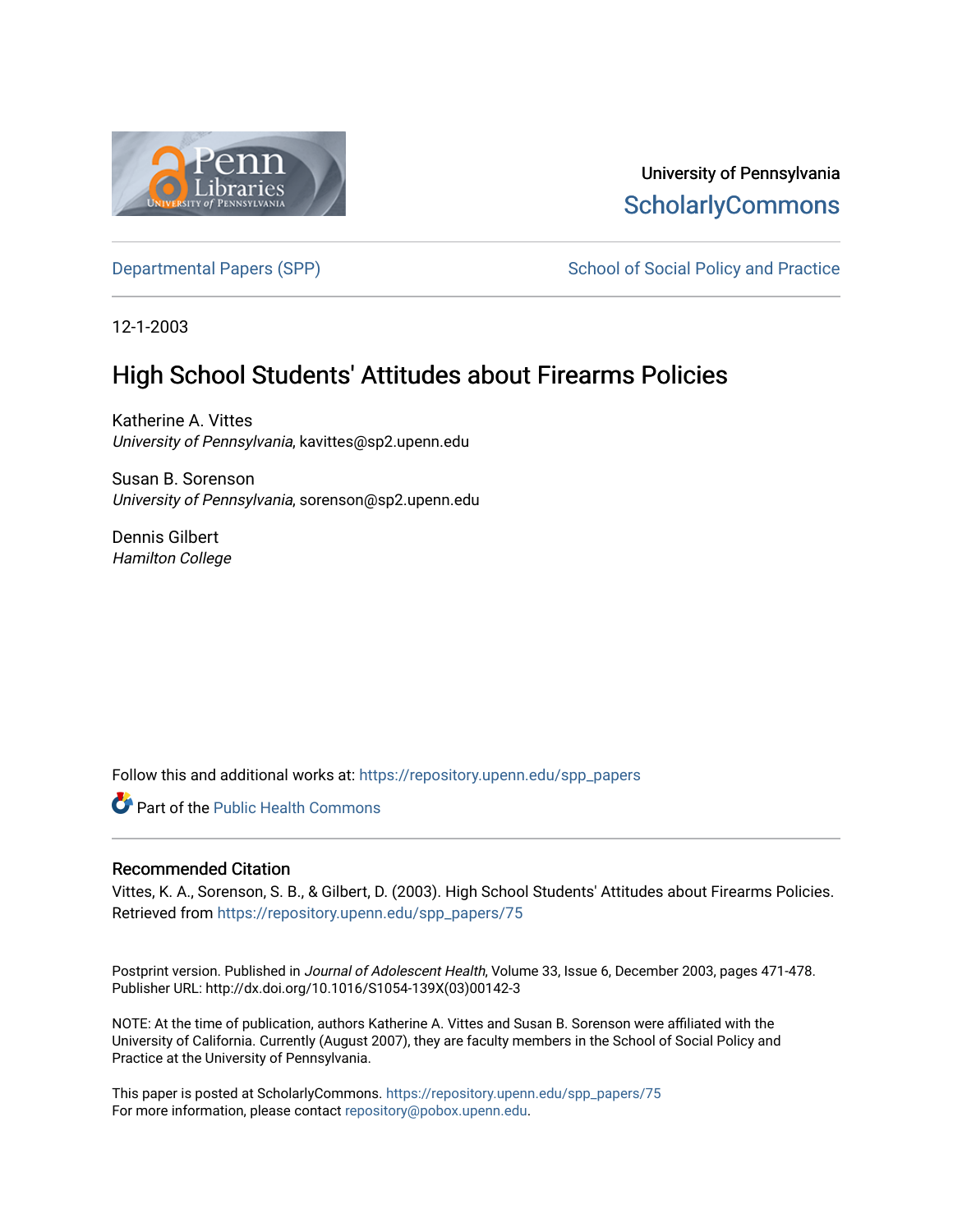## High School Students' Attitudes about Firearms Policies

## **Abstract**

Purpose: To examine high school students' attitudes about firearm policies and to compare their attitudes with those of adults.

Methods: The Hamilton Youth and Guns Poll is the first national survey of high school students about their attitudes concerning firearm policies. Questions were asked of 1005 sophomores, juniors, and seniors about their actual (i.e., direct) exposure (e.g., presence of a gun in the home) and about their social (i.e., indirect) exposure (e.g., whether the student could get a gun) to firearms and related violence. Population weights were applied, and multivariate logistic regression was used to examine the relationship between demographic and exposure variables and opinions about firearm policies.

Results: Most high school students supported more restrictive firearm policies. Opinions varied little by demographic variables with the exception of gender. Females were significantly more supportive of most firearm policies. Actual exposure was a more consistent predictor than social exposure. Students living in a home with a gun, particularly a handgun, were less likely to support most restrictive gun policies.

Conclusions: Most high school students in the United States favor stringent policies governing firearms. Adolescents' attitudes about firearm policies parallel those of adults.

## Keywords

attitudes, adolescents, firearms, gender differences, guns

## **Disciplines**

Public Health

## **Comments**

Postprint version. Published in Journal of Adolescent Health, Volume 33, Issue 6, December 2003, pages 471-478.

Publisher URL: http://dx.doi.org/10.1016/S1054-139X(03)00142-3

NOTE: At the time of publication, authors Katherine A. Vittes and Susan B. Sorenson were affiliated with the University of California. Currently (August 2007), they are faculty members in the School of Social Policy and Practice at the University of Pennsylvania.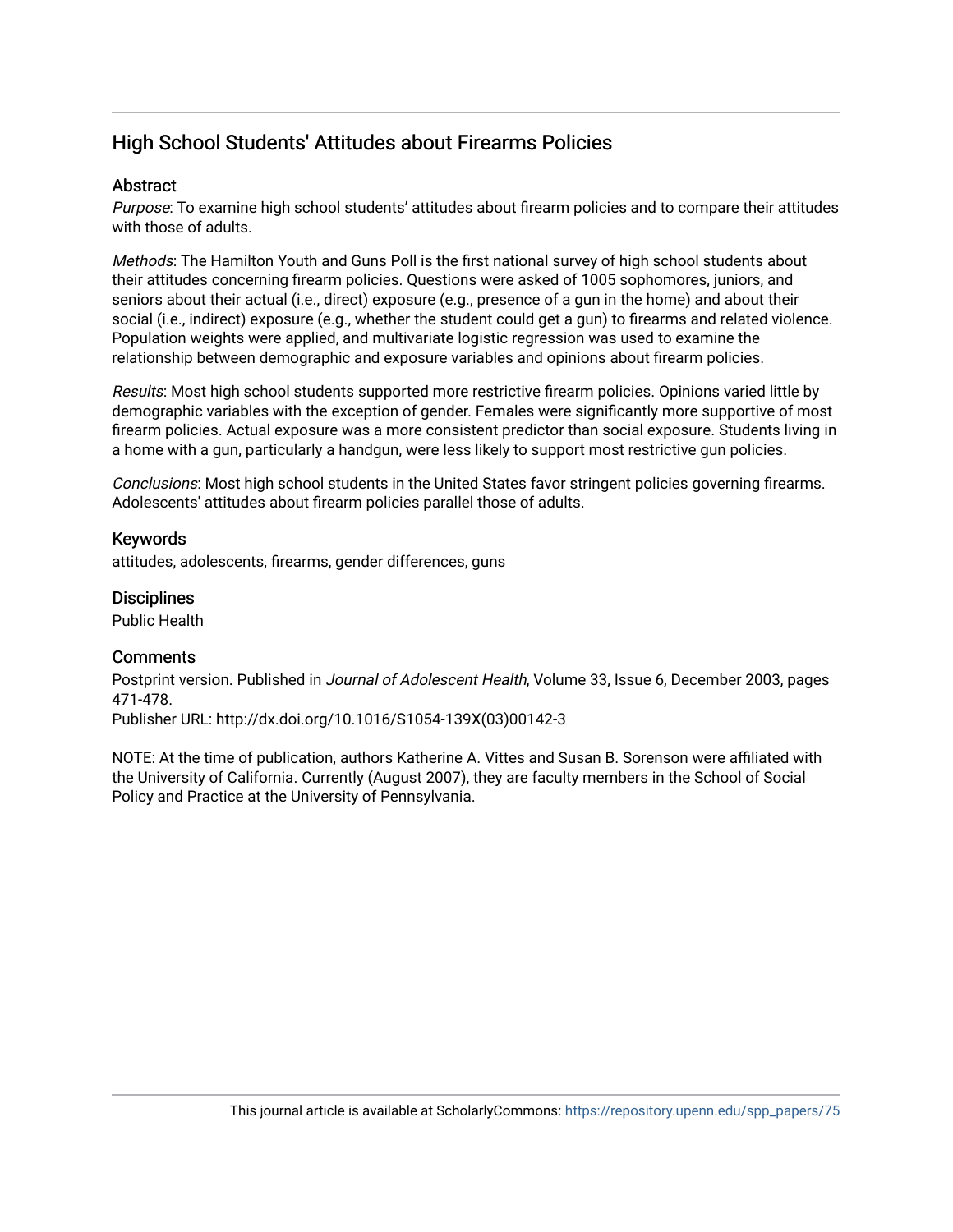High School Students' Attitudes about Firearms Policies Katherine A. Vittes,<sup>1</sup> Susan B. Sorenson,<sup>1</sup> and Dennis Gilbert<sup>2</sup>

<sup>1</sup> School of Public Health, University of California, Los Angeles

 $2$  Department of Sociology, Hamilton College

Running head: High school students' attitudes about firearms policies

*Journal of Adolescent Health, 2003;* 6:471-478. **For the published version of the paper, please visit the journal's webpage.**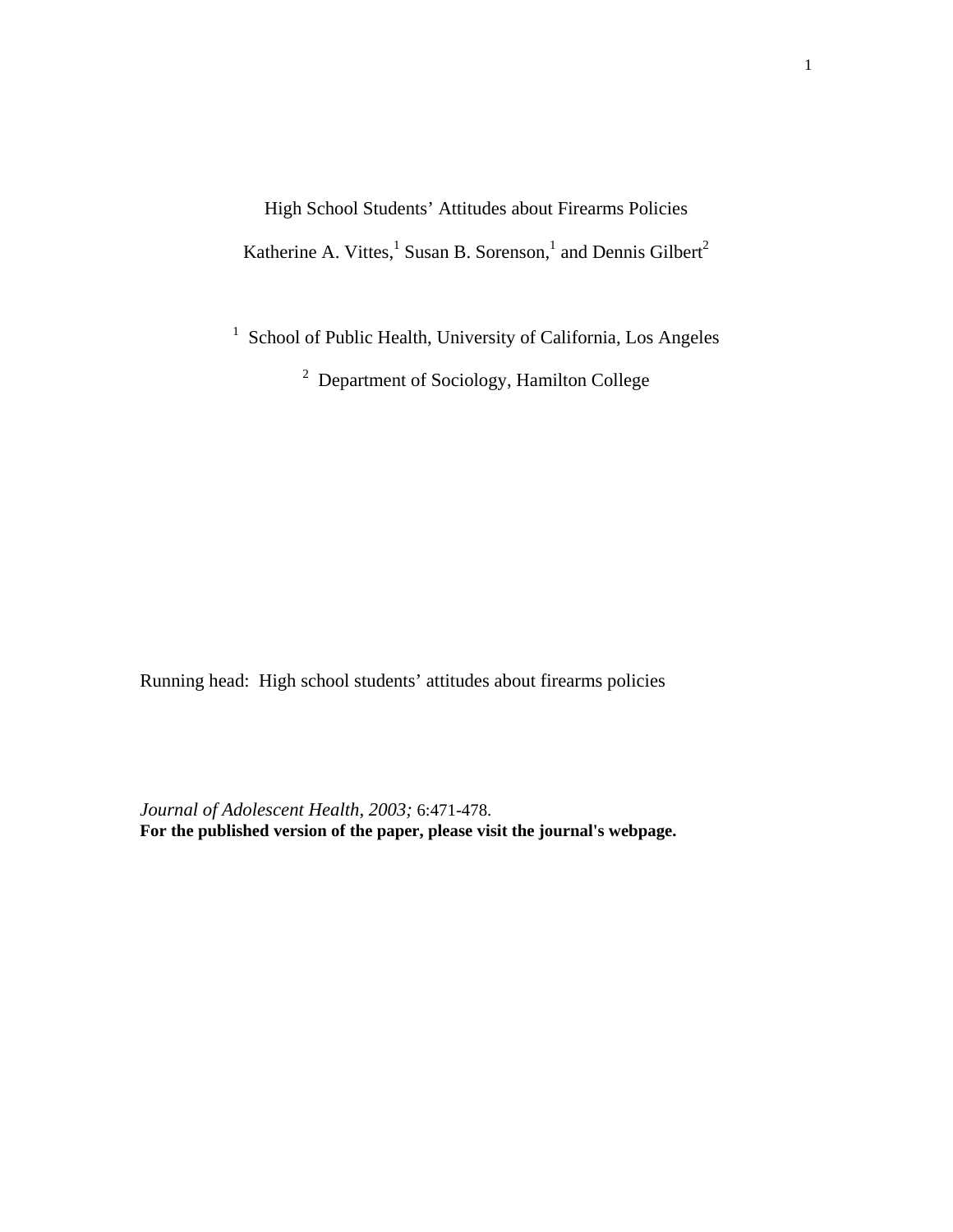#### Abstract

### **Purpose**

To examine high school students' attitudes about firearm policies and to compare their attitudes with those of adults.

## **Methods**

The Hamilton Youth and Guns Poll is the first national survey of high school students about their attitudes concerning firearm policies. Questions were asked of 1,005 sophomores, juniors, and seniors about their actual (i.e., direct) exposure (e.g., presence of a gun in the home) and about their social (i.e., indirect) exposure (e.g., whether the student could get a gun) to firearms and related violence. Population weights were applied and multivariate logistic regression was used to examine the relationship between demographic and exposure variables and opinions about firearm policies.

### **Results**

Most high school students supported more restrictive firearm policies. Opinions varied little by demographic variables with the exception of gender: Females were significantly more supportive of most firearm policies. Actual exposure was a more consistent predictor than social exposure. Students living in a home with a gun, particularly a handgun, were less likely to support most restrictive gun policies.

## **Conclusions**

Most high school students in the United States favor stringent policies governing firearms. Adolescents' attitudes about firearm policies parallel those of adults.

Keywords: Attitudes, firearms, guns, gender differences, adolescents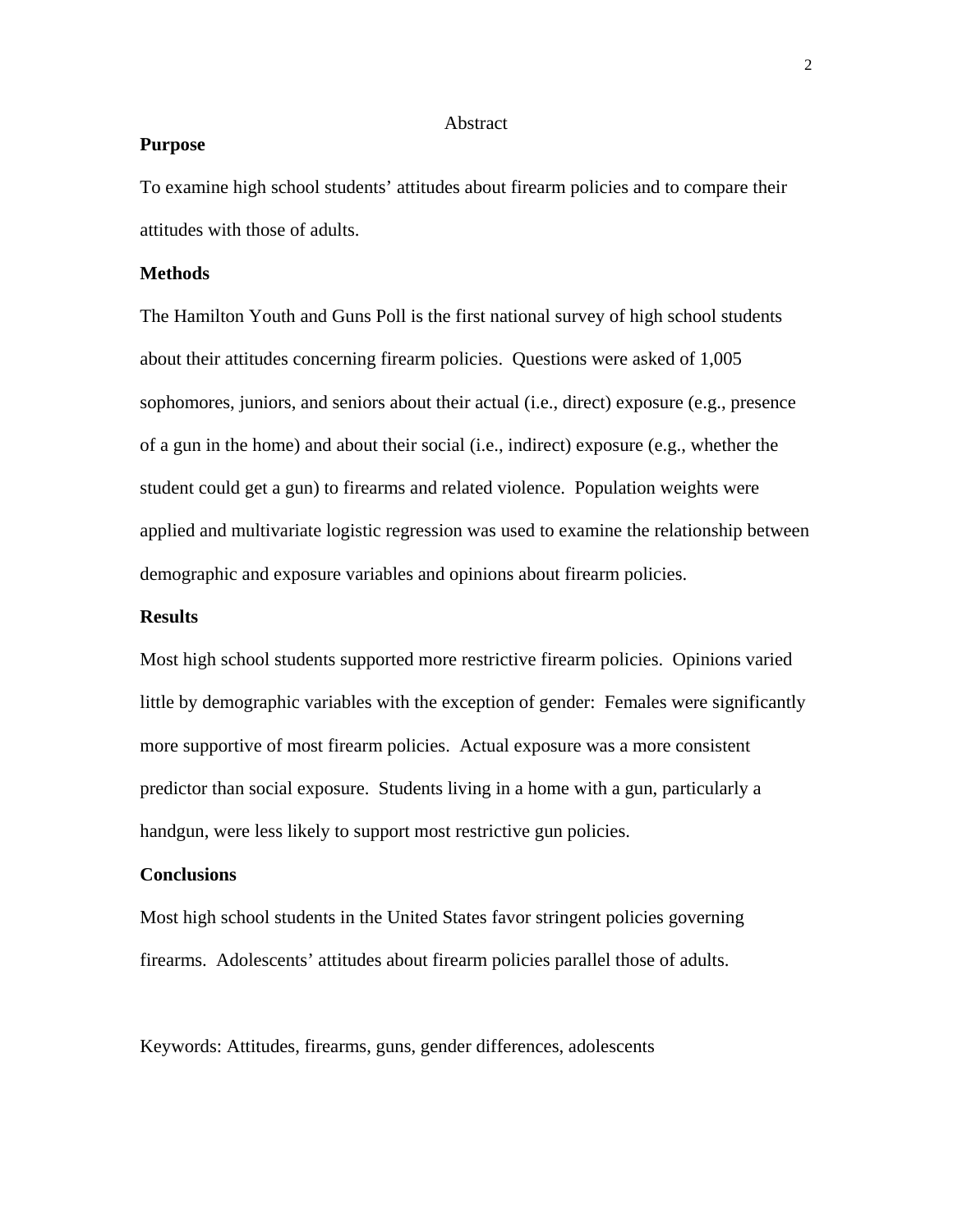The death rate owing to firearms is higher in the United States than in any other industrialized nation.(1) The difference is especially pronounced among adolescents and young adults for whom, in the U.S., gunshot wounds rank second as a cause of death.(2) Many U.S. teenagers have had firsthand experience with firearms: Nearly one-quarter of urban  $10^{th}$  and  $11^{th}$  grade students have friends who have been victimized with a gun, and 8% have themselves received gun-related threats.(3) Moreover, U.S. teenagers have relatively easy access to firearms. Although federal law prohibits sales of rifles and shotguns to persons under 18-years old and sales of handguns to people under age 21 years, those under these ages are more likely than people who are 21-years or older to use a gun to kill themselves or someone else.(4) In addition, one-half of adolescents in a national survey reported that they could get a gun if they wanted one(5) and 6.4% have carried a gun in the past 30 days.(6) The home is a primary source of potential access: 19.6%(7) to 44.0%(8) of teenagers report that they live in homes that contain a firearm.

Given their exposure to firearms and their risk of fatal gunshot wounds, surprisingly little is known about adolescents' attitudes toward firearm policies. What is known comes from a few, non-representative samples of local high school students. One study of low income, inner-city high school students found that most believe it is too easy to obtain a gun and there should be more restrictive laws regarding access and ownership of firearms.(9) Frequency data indicate that adolescents' attitudes about firearms policies vary substantially by gender: Females are more likely than males to favor restrictive policies.(8) A study of non-urban students found that Whites and boys, compared with non-Whites and girls, were more likely to express pro-gun sentiments.(10) Although young people from urban areas are at greater risk of firearm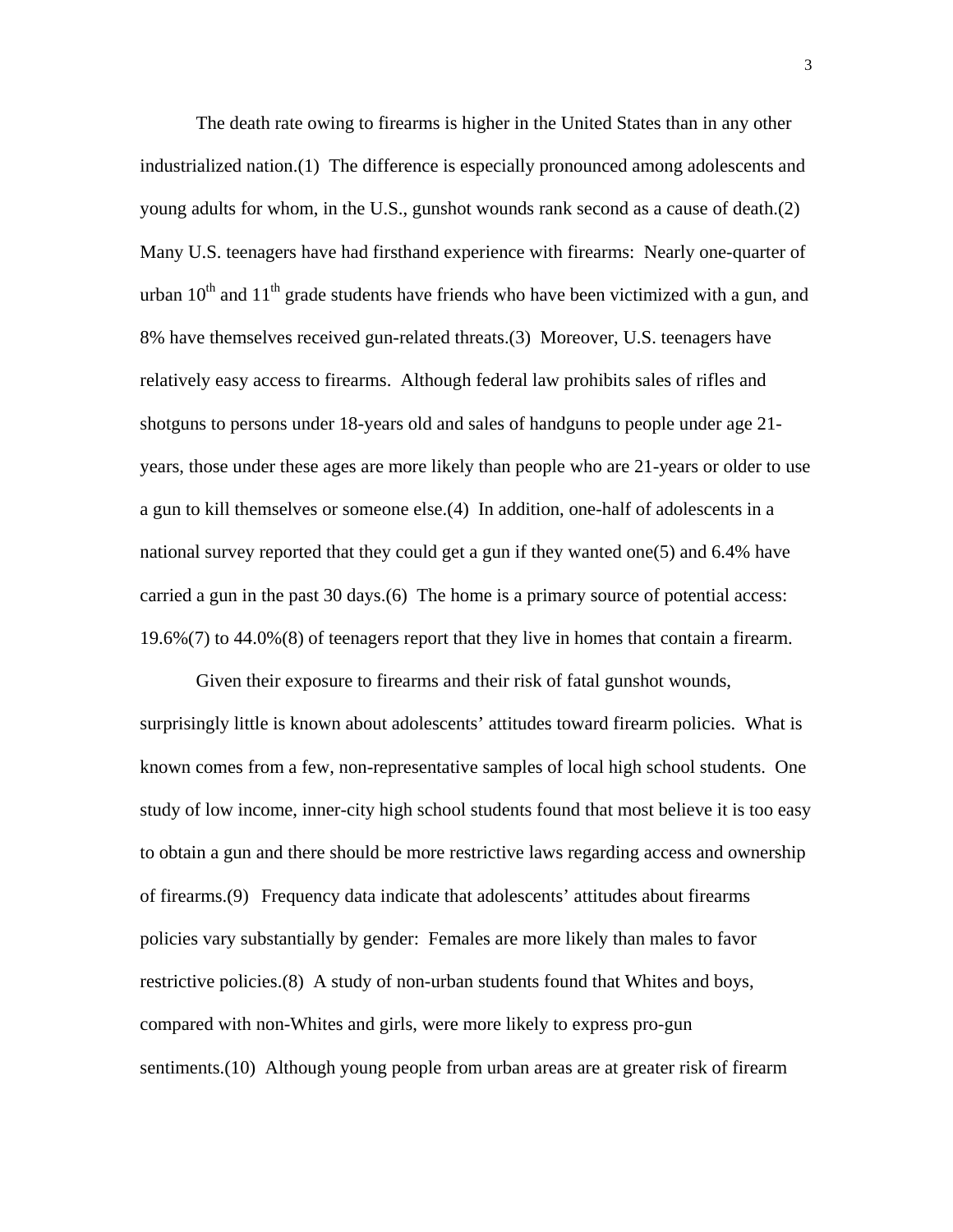homicide than those from non-metropolitan areas,(11) we do not know whether locale (e.g., rural versus urban, East versus Midwest) is associated with their attitudes about firearm policies. We also do not know whether there is an association between adolescents' exposure to firearms and related violence and their opinions about firearm policies.

Given that teenagers are more often the perpetrators and the victims of firearm shootings and that they comprise the next generation of policy makers and voters, their opinions regarding firearm policy are important. We will examine how these attitudes vary by sociodemographic characteristics, by actual and social exposures to guns and gun policies, and by fear of gun violence.

#### Methods

#### Conceptual model

The conceptual model underlying these analyses is diagrammed in Figure 1. Based on previous adult and smaller adolescent surveys, we predicted that female, minority, and urban teenagers would be more supportive of restrictive gun policies than males, Whites, and non-urban teens. We predicted that actual exposure would be a stronger predictor (than either sociodemographic characteristics or social exposure) of support for restrictive gun policies. We also predicted that fear would be positively associated with support for restrictive gun policies.

Insert Figure 1 about here

\_\_\_\_\_\_\_\_\_\_\_\_\_\_\_\_\_\_\_\_\_\_\_\_\_\_

\_\_\_\_\_\_\_\_\_\_\_\_\_\_\_\_\_\_\_\_\_\_\_\_\_\_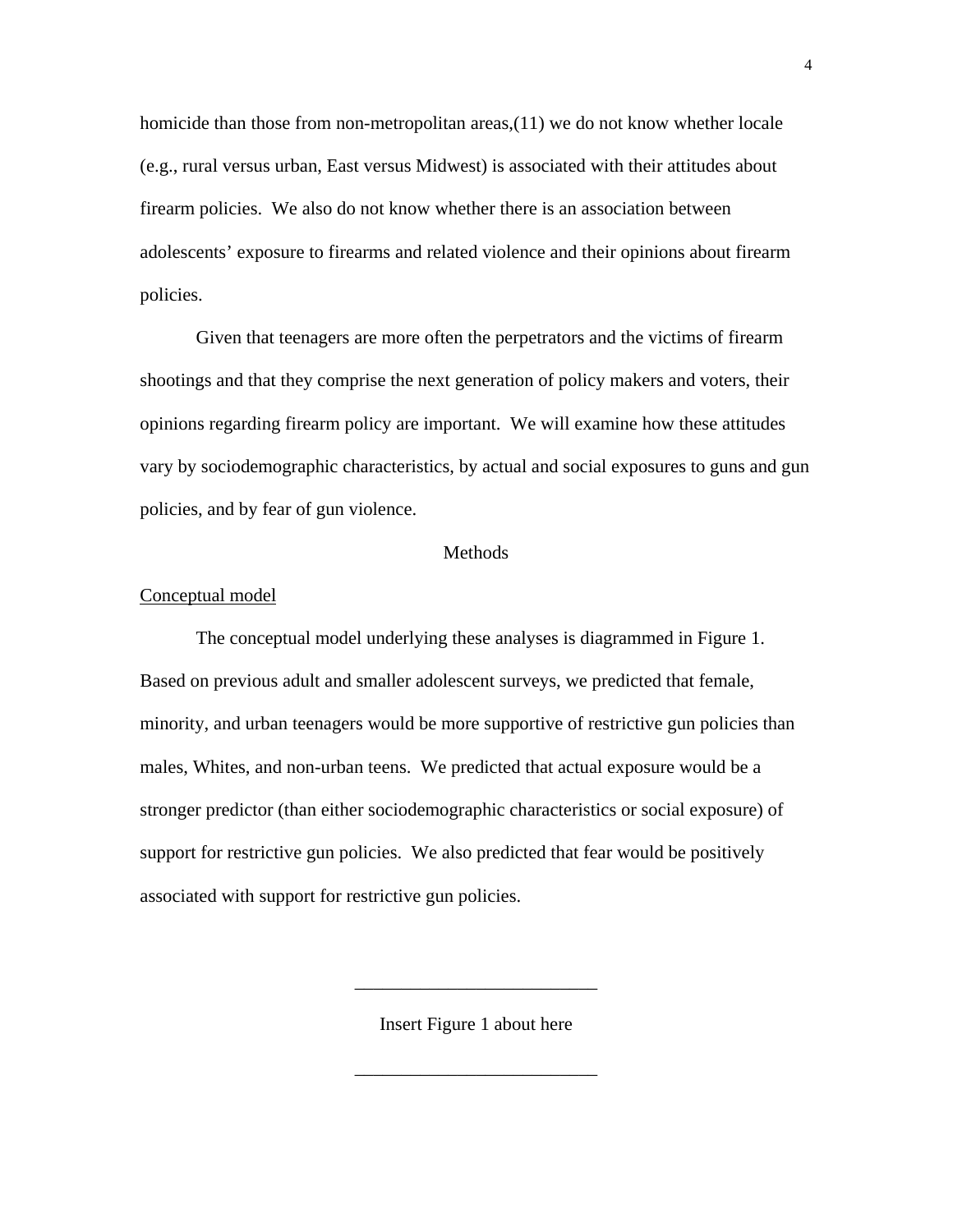### Sample and data collection

The Hamilton Youth and Guns Poll measured attitudes of high school students toward gun policies. A pilot survey was conducted with 300 high school students. Based on survey responses, the questionnaire was amended and administered via telephone to a sample of 1,005 adolescents across the United States. The research was approved by the Hamilton College Human Subjects Institutional Review Board. Analysis reported herein met Human Subjects Protection exemption criteria as determined by the UCLA Office for the Protection of Human Subjects.

A national sample of high school students was drawn from a list supplied by Survey Sampling Inc., a private sampling firm in Westport, Connecticut. The list was compiled using information from self-report questionnaires, parent surveys, and education-related businesses such as school photographers. The demographics of the sample suggest that it was a representative national sample, and post hoc weighting did not substantially change the results.

By design, the sample was limited to high school students. It, therefore, does not include youth who were not enrolled in school (e.g., teenagers who have dropped out of school, institutionalized youth, and those with home-schooling). There is some evidence that high school dropouts are more likely to engage in multiple risk behaviors including weapon carrying.(12) The attitudes of such youth are not represented in this research. Albeit the most direct way to assess opinion, these data share the limitations inherent in self-report data.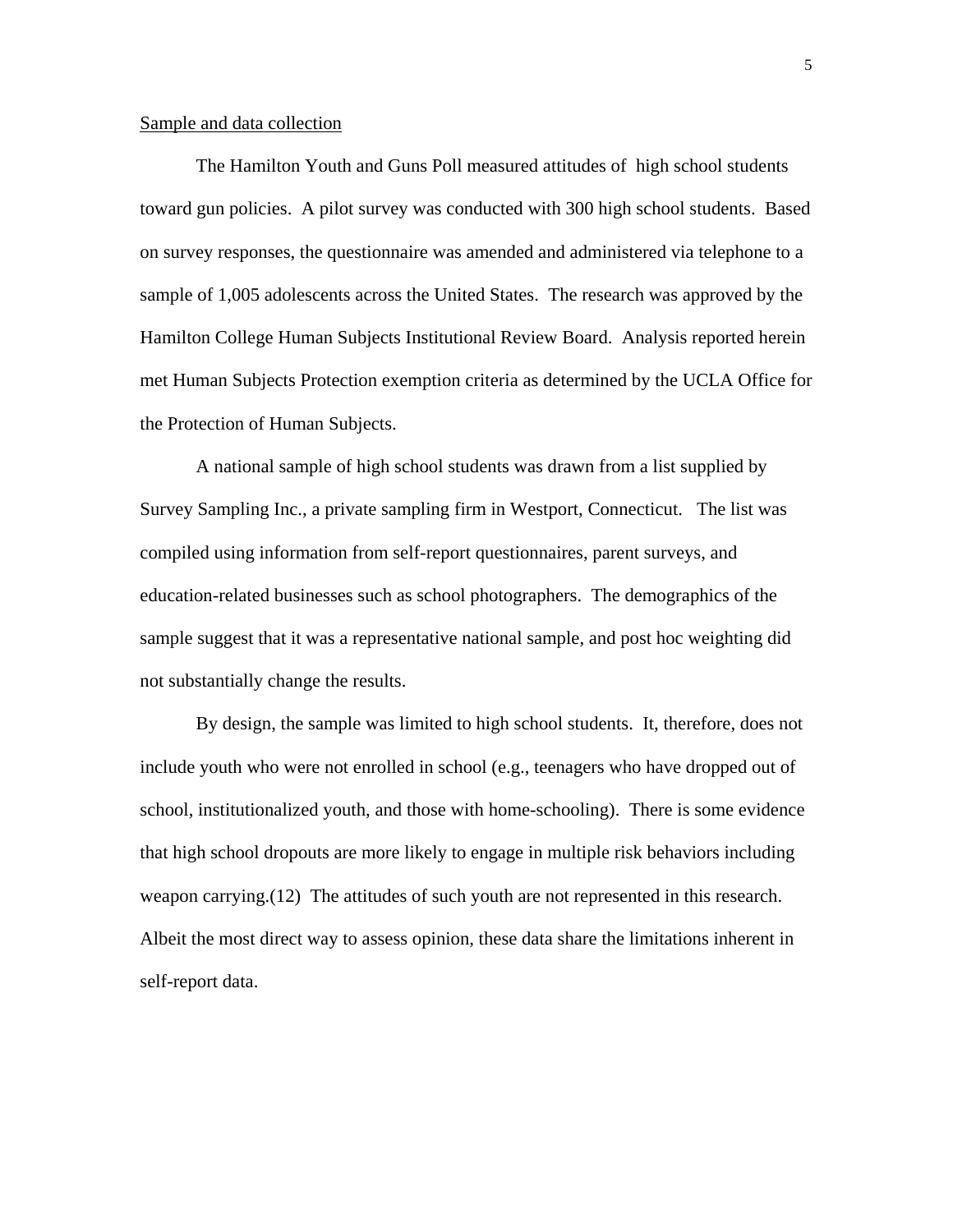#### Measures

Respondents were asked about their sociodemographic characteristics, exposure to firearms and related issues, perceptions about personal and school safety, and opinions about various firearm policies.

The six sociodemographic predictors used in the analyses were gender, ethnicity, political party, family income, locale, and region of the U.S. Political party affiliation had three response options: "Republican," "Democrat," and "no party affiliation." "Neither" and "not sure" were recorded when volunteered by students. Respondents were classified into regions of the U.S. (i.e., East, South, Midwest, and West) on the basis of their telephone area codes.

Variables measuring exposure to firearms were divided into two categories, each containing four questions. The first category ascertained respondents' actual (i.e., direct) exposure to firearms and firearm violence, namely, whether they: lived in a home with a gun, knew someone who carried a gun in or on the way to school, knew of someone who was shot in their neighborhood, or had someone close to them (e.g., a friend or family member) ever been shot. The second category measured social (i.e., indirect) exposure to firearms and firearm-related issues, namely, whether respondents: were exposed to gun control issues in the media, had talked about gun control with others, lived with or were themselves a member of the National Rifle Association (NRA), and believed they could get a gun in their neighborhood.

Fearfulness was measured with three school-related questions, specifically, whether respondents: thought their school was safe, felt safe while in or on the way to school, and knew someone at school who had been threatened or shot with a gun.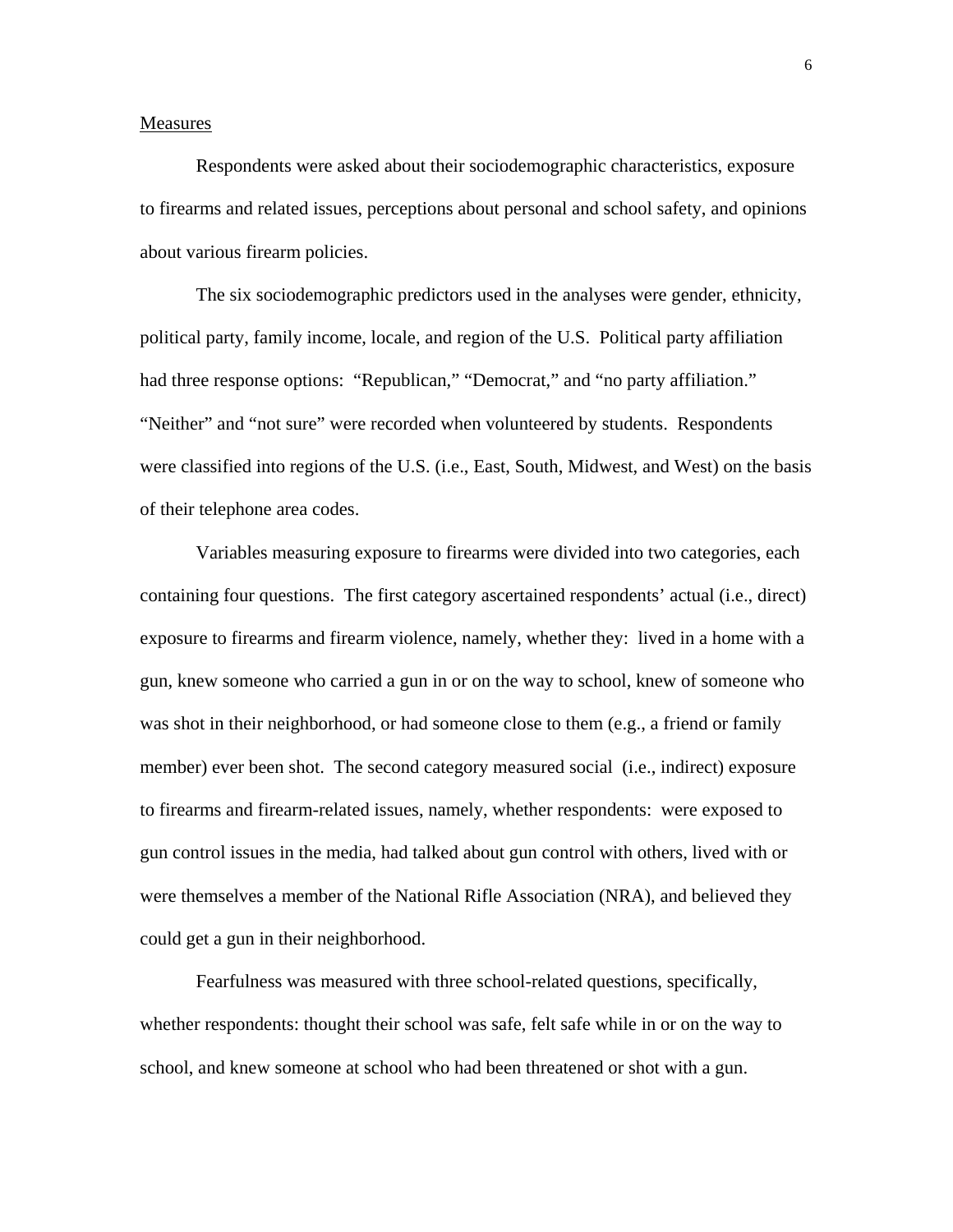Students were asked about their opinions about various firearm policies.

Response options to most policy questions were "approve" and "disapprove." "Not sure," although not offered as a response category, was recorded when volunteered. Few students (1.6%-2.4%) said "not sure" to a firearm policy question. To make for a more conservative test, when binary variables were created, all "not sure" responses were combined with "disapprove." Two attitude questions used Likert-type scales. The question order, wording, and answer categories for the Hamilton Youth and Guns survey are available from the authors.

#### Data analysis

Cross-tabulations and Chi-square tests were used to examine the bivariate relationships between support for firearm policies and sociodemographic, exposure, and fear variables. Population weights for year in school, parents' education, ethnicity, and region were applied. The data were not weighted for gender because the slightly higher percentage of females than males in the sample mirrors that of high school students in the general population.

Multivariate logistic regressions were conducted on each of the 12 response variables (i.e., firearm policy questions). All variables were dummy-coded. Because there were few Asians in the sample, they were grouped with the "other/mixed" ethnicity category. Similarly, cities with populations of 100k-500k were combined with those with greater than 500k. The exposure and fear predictors and all response variables were dichotomous.

Following from the conceptual model used to guide the analyses (Figure 1) predictors were added sequentially in groups. Sociodemographic variables were added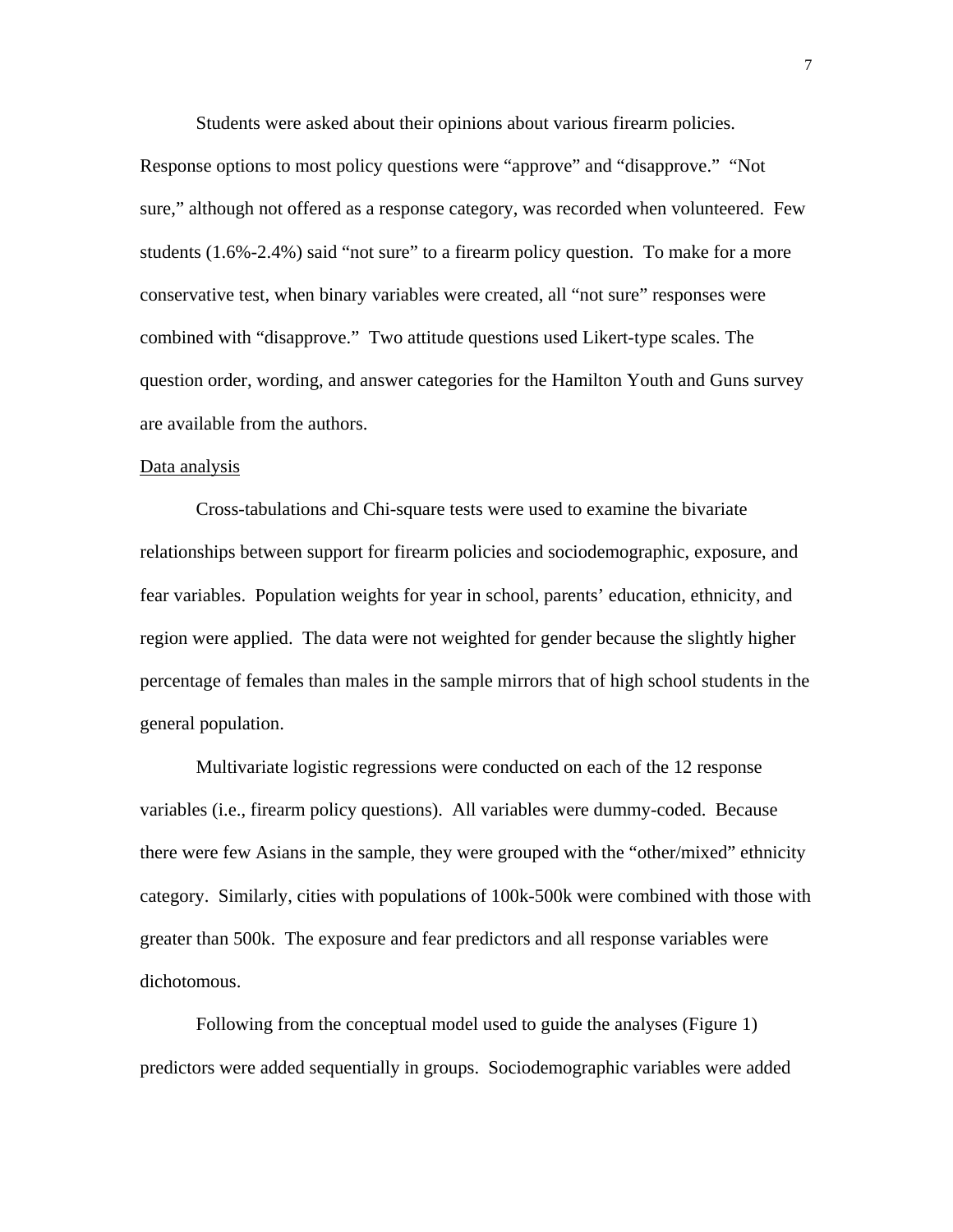first, followed by actual exposure, social exposure, and fearfulness. The statistical significance of adding each set was tested and the most parsimonious model was identified for each firearm policy.

## Results

The sample was almost evenly divided between males and females (48.2% vs. 51.8%). Population weights resulted in a sample in which 72.2% was white, 11.0% was black, 8.5% was Hispanic, 3.5% was Asian, and 4.3% described their race/ethnicity as "other/mixed," 0.5% did not respond to the race/ethnicity question. Family income was reported as "above \$50,000" by 33.5%, "about \$50,000" by 33.8%, and "below \$50,000" by 21.7%; 10.1% responded "not sure" to the family income question.

The respondents were equally distributed across the three grades (34.1% sophomore, 33.5% junior, 32.4% senior). Most (90.1%) attended public school. Most (73.0%) lived with two parents, whereas 15.9% lived with one parent and 11.1% were in other living arrangements. A minority of the students identified with a political party: 23.9% said they were Democrats, 19.0% said they were Republicans, 49.5% said they were neither, and 7.7% responded "not sure."

#### Exposure to firearms

Actual exposure. A substantial proportion of students had direct experience with firearms. Just under half (46.8%) reported living in a home with a gun; slightly over half of students living with a gun (52.5%) had a handgun at home (i.e., in addition to or instead of a long gun). About one-fifth (18.3%) of the students knew someone who had carried a gun on the way to or from or in school. It was not uncommon for teenagers to have personal experience with shootings. One-quarter (26.6%) reported that someone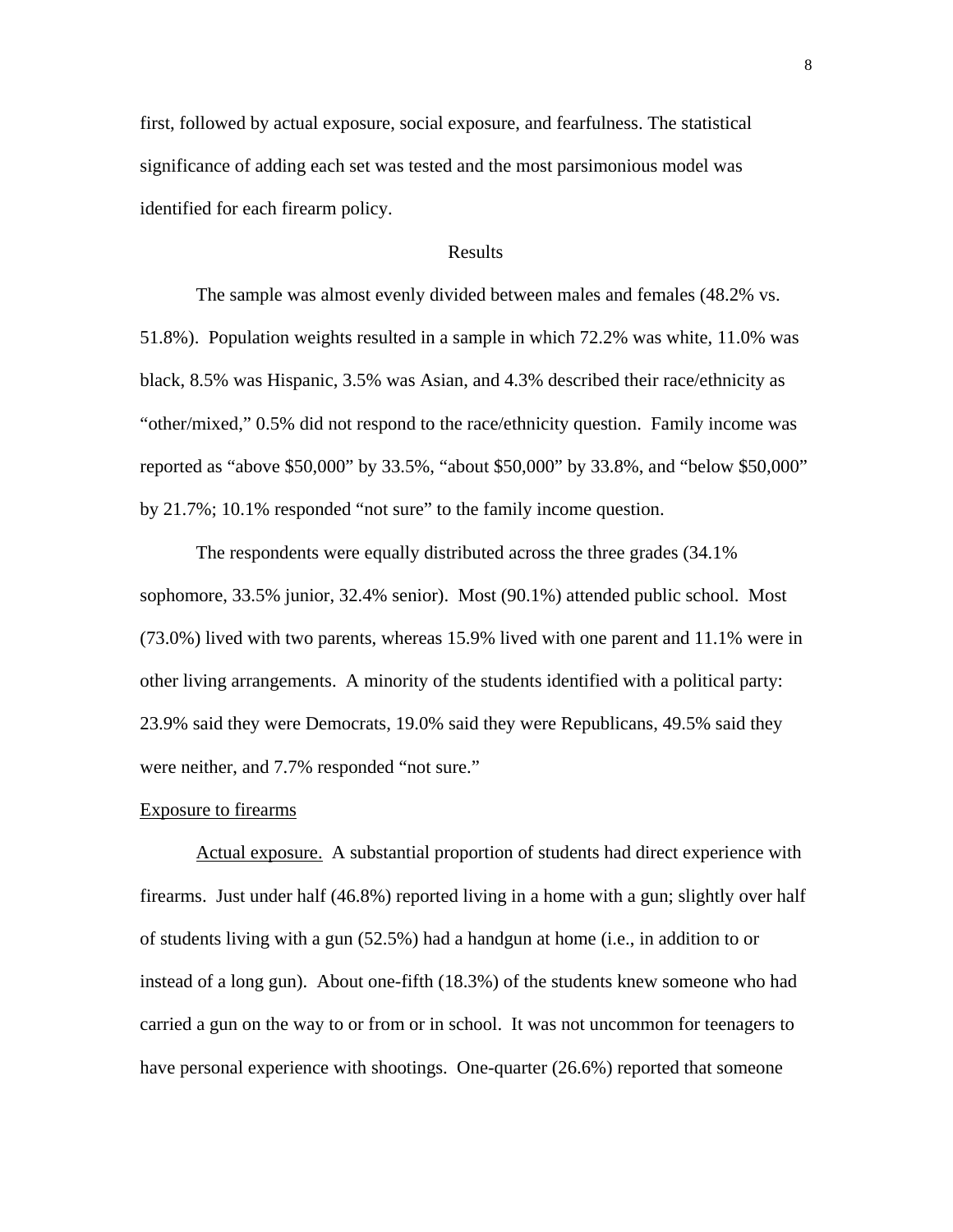had been killed or seriously injured by a gunshot in their neighborhood; the majority (57.2%) of these deaths occurred within the past year. One-quarter (25.5%) reported that a friend, family member, or they themselves had been shot at with a gun.

Social exposure. Even students who had not been directly exposed to firearm violence were familiar with firearms and the issues related to them. One of every eight students (12.6%) lived with, or were themselves, a member of the National Rifle Association (NRA). A substantial minority (44.5%) reported that it would be relatively easy for someone their age living in their neighborhood to obtain a handgun.

Most students had been exposed to gun policy issues. The majority reported having seen gun control issues raised in the media (90.6%) or had discussed gun control with friends, at home, or in a class within the past year (80.9%).

#### Fear

Although nearly one-third (31.1%) of the high school students reported knowing someone who had been threatened or shot at with a gun in school, most students considered their schools to be safe and felt safe on the way to and from, as well as while at school (93.1% and 83.3%, respectively).

#### Opinions about firearms policies

Most high school students support more restrictive gun policies (Table 1). Nearly two-thirds (64.6%) support enactment of stricter laws covering the sale of firearms; about one-fourth (28.6%) are content with current laws, and only 5.2% think laws should be less strict. Most (82.8%) respondents believe that the government should do everything it could to keep handguns away from criminals, even if that would make it more difficult for law abiding citizens to obtain them. A substantial majority believe that handguns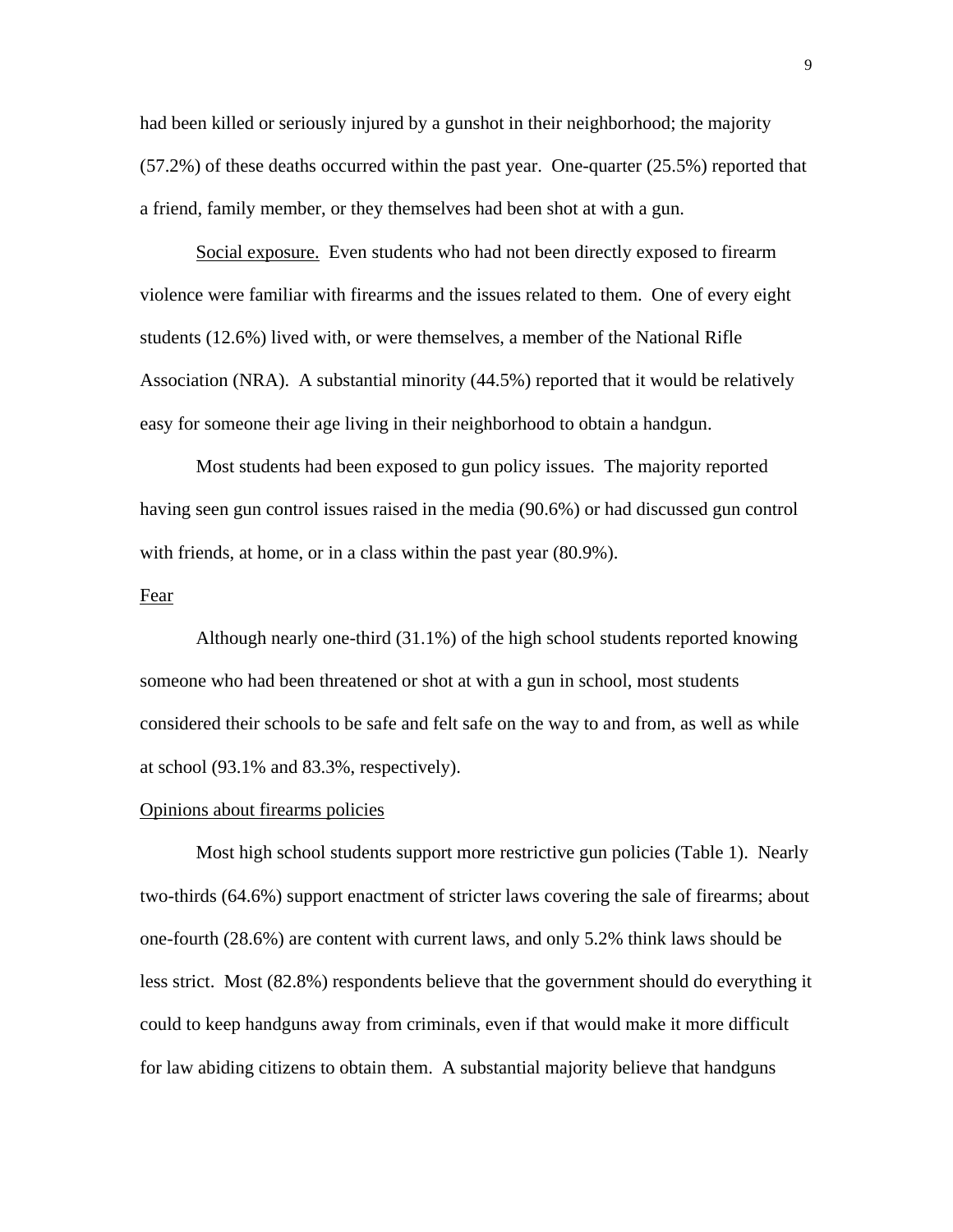should be licensed, that all handguns should be registered, that people should be required to pass a safety course before buying a gun, and that a criminal background check should be required for all handgun sales, including private sales and those at gun shows (89.7%, 95.5%, 88.6%, and 91.3%, respectively). Two gun policies garner far less support: Nearly two-thirds (59.9%) disapprove of banning civilian ownership of handguns and most (87.4%) disapprove of banning all handgun possession (i.e., also prohibiting possession by law enforcement officers). The majority (80.6%) of students believe that the United States Constitution guarantees individual citizens the right to own firearms, yet over half (55.3%) believe that laws regulating gun sales and use are not in violation of a person's constitutional rights.

Data from national surveys measuring adults' attitudes about firearm policies (Table 1), indicate that, in general, adolescents are more likely than adults to support more restrictive firearm policies. Notable exceptions are raising the legal purchase age of a handgun and banning all civilian possession of handguns.

Insert Table 1 about here

\_\_\_\_\_\_\_\_\_\_\_\_\_\_\_\_\_\_\_\_\_\_\_\_\_

\_\_\_\_\_\_\_\_\_\_\_\_\_\_\_\_\_\_\_\_\_\_\_\_

Bivariate analyses

Cross-tabulations and Chi-square statistics were used to help identify correlates of attitudes about firearm policies. (Tabled data are available from the authors.) Focus herein is on the multivariate analyses because they simultaneously take multiple variables into consideration.

#### Multivariate models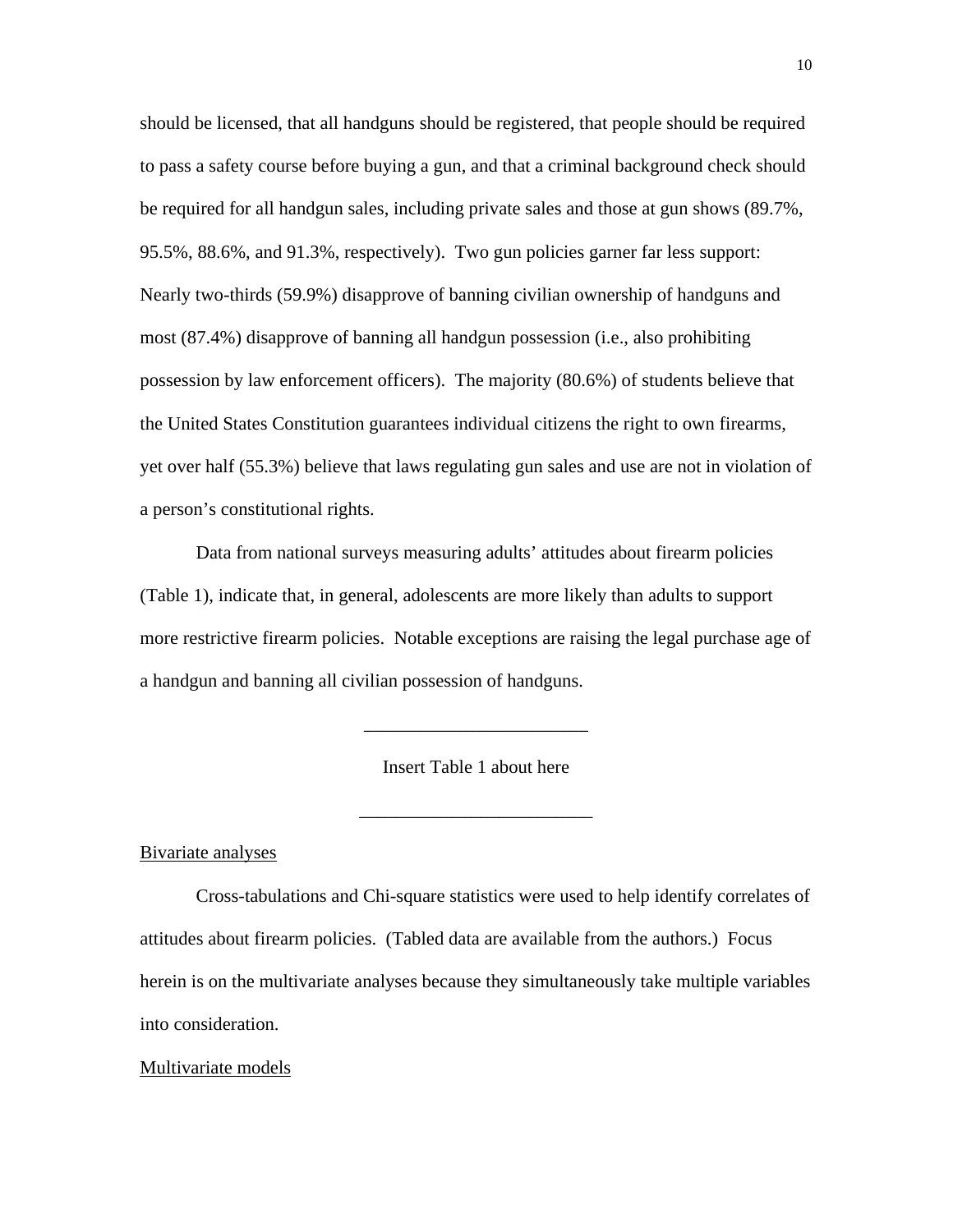Multivariate logistic regressions were conducted to predict attitudes about firearm policies. As shown in Table 2, ten of the twelve most parsimonious models included a combination of demographic variables and direct exposure to firearms. Five regression models included the additional construct of social exposure to firearms; only two included fear variables.

Attitudes about firearm policies varied little by sociodemographic variables with one notable exception: Even after taking other variables into account, adolescent girls were substantially more likely than boys to support restrictive firearm policies. With few exceptions, after controlling for other variables, ethnicity was not a consistent predictor of opinion about gun policies. Self-identified Democrats were more likely than others to support five of the twelve policies. Family income and the population size of where the respondent resided generally were unrelated to opinions about firearms policies. The most consistent geographic finding was a relatively limited one: respondents from the South were marginally less likely than those residing in the East to support four of the twelve policies.

 When actual exposure to firearms improved the fit of the model (as it did for 10 of the 12 models), having a handgun in the home was the most consistent exposure predictor. Students who resided in homes with a handgun were significantly less likely to support seven of the ten policies. A similar pattern can be observed with long guns: when a rifle or shotgun was in the home, respondents were less likely to support five of the ten policies. Compared to those residing in a home with a long gun, the AOR's were smaller for those residing in a home with a handgun, which indicates that these may be two distinct groups when it comes to opinions about firearm policies.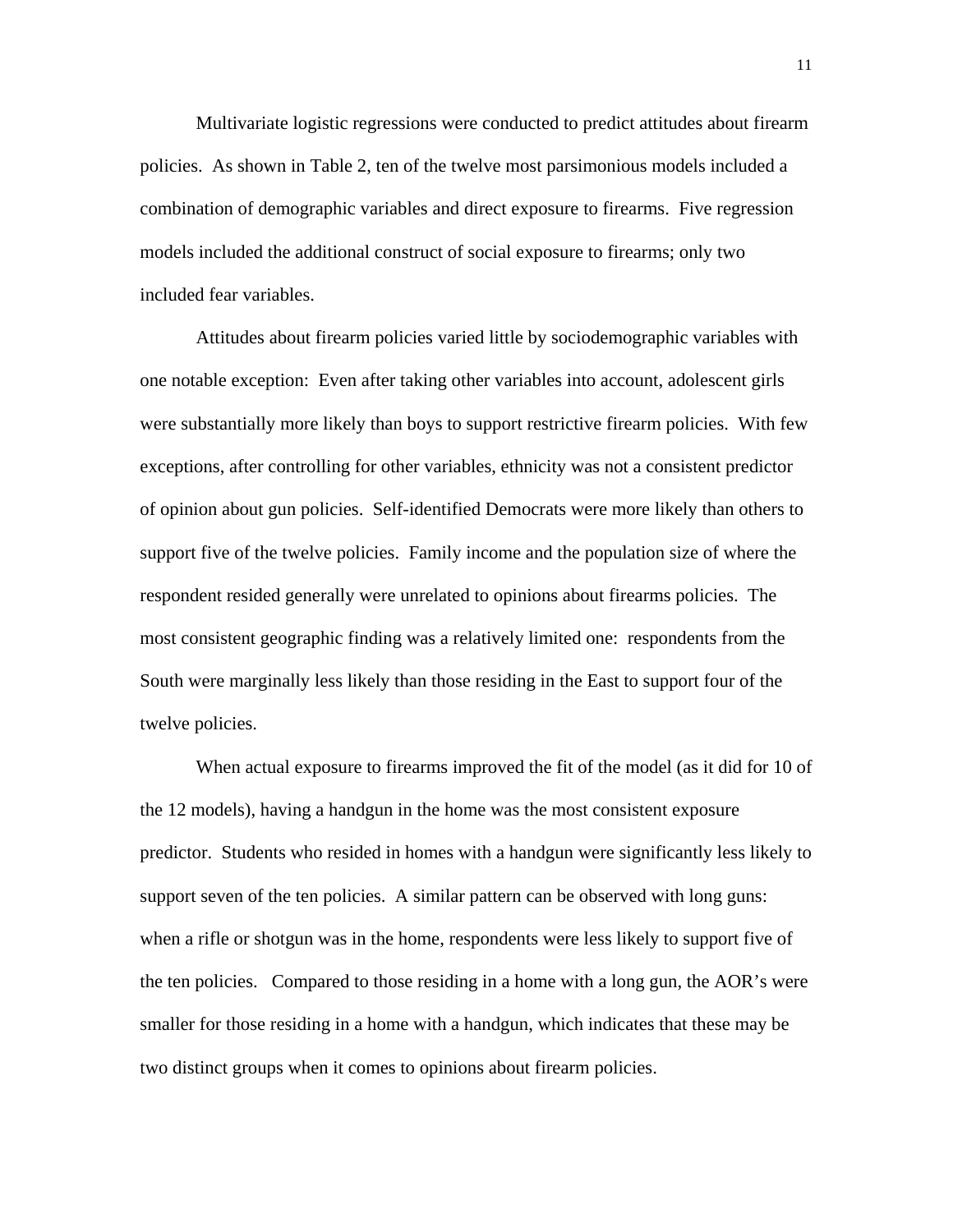When social exposure improved the fit of the model (as it did for 5 models), NRA membership was the most consistent social exposure predictor. Students who lived in a home with a NRA member or who themselves were NRA members were less likely to support three of the five policies.

 Fear improved the fit of the model in only two of the regressions. In both cases, fear for one's own safety either in or to-from school was the only statistically significant predictor among the fear variables.

Insert Table 2 about here

\_\_\_\_\_\_\_\_\_\_\_\_\_\_\_\_\_\_\_\_\_\_\_\_\_\_\_

\_\_\_\_\_\_\_\_\_\_\_\_\_\_\_\_\_\_\_\_\_\_\_\_\_\_

## Discussion

The great majority of U.S. high school students, including those with a gun in their homes, favor more restrictive firearm policies. Whether a general approach to firearms (e.g., laws about firearm sales should be stricter) or a specific firearm policy (e.g., registering a handgun at the time of purchase), 64.4% to 95.5% of U.S. high school students favor it. They believe that the Second Amendment, in agreement with the U.S. Department of Justice's recently adopted interpretation of the Constitution, extends an individual right of gun ownership. Nonetheless, nearly two-thirds (63.7%) of high school students believe that regulating the sale of guns does not violate the Constitution. Most adolescents want handguns to be kept away from criminals even if it makes it harder for law-abiding civilians to obtain guns. Consistent with this thought, most high school students want stricter policies regarding gun sales in general as well as stricter specific sales-related policies (e.g., requiring handgun purchasers to obtain a license). They want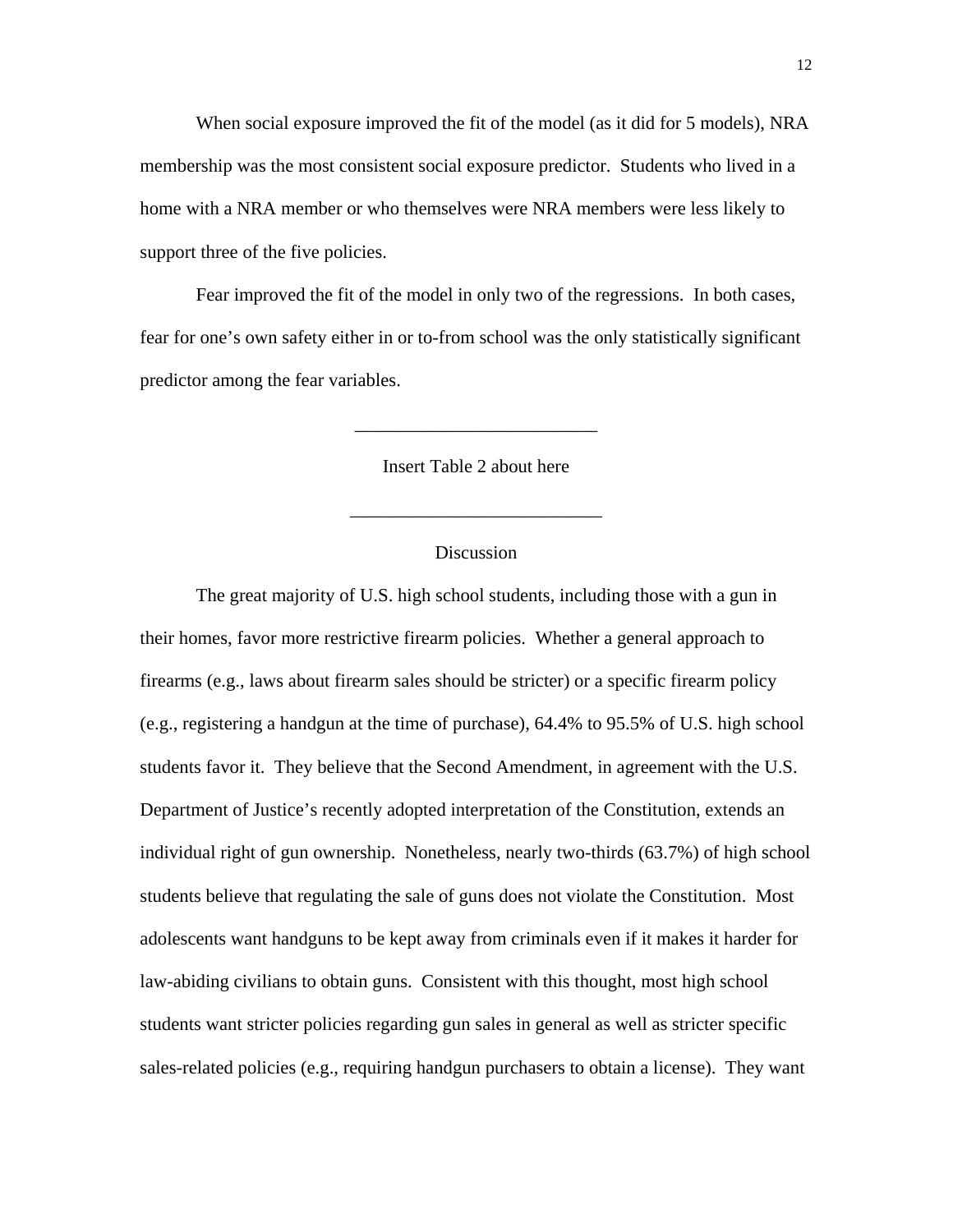criminal liability to be assessed against adults whose gun storage practices allow access by a child, which currently is law in only 20 states.(13, 14) The only policy that received less support was a ban on handguns, whether a ban for civilians only or for all persons.

Two variables were consistent predictors of students' attitudes about firearm policies. Gender was the sole consistent demographic predictor. Even after controlling for other variables, females remained significantly more likely to support restrictive gun policies. Living in a home with a gun, particularly a handgun, was the sole consistent exposure predictor: High school students in a home with a gun were less supportive of restrictive policies than those in a home without a gun. With a few exceptions social exposure to guns and personal fear were unrelated to opinions about firearm policies.

According to survey data on adults' attitudes about firearm policies, like high school students, adult females exhibit the strongest consistent support for more restrictive firearm policies.(15, 16) Also similar to high school students, adult gun owners are significantly less likely to support most restrictive firearm policies.(15-18) After controlling for gender, adults' attitudes regarding firearm policies vary little by region of the country, ethnicity, and income.(15, 16) Locale (i.e., degree of urbanization) predicts adults' but not adolescents' attitudes regarding firearm policies. Adults living in large cities and suburbs are more supportive and those in rural areas are less supportive of restrictive firearm policies compared with adults living in small cities, and towns.(15) Adults who own or carry a gun consistently express less support for restrictive firearm policies.(15, 17, 18) Victims of robberies and assaults are slightly more likely to favor stricter gun laws than those who haven't been exposed to gun violence.(15) Like high school students, most American adults believe that an individual has the right to own a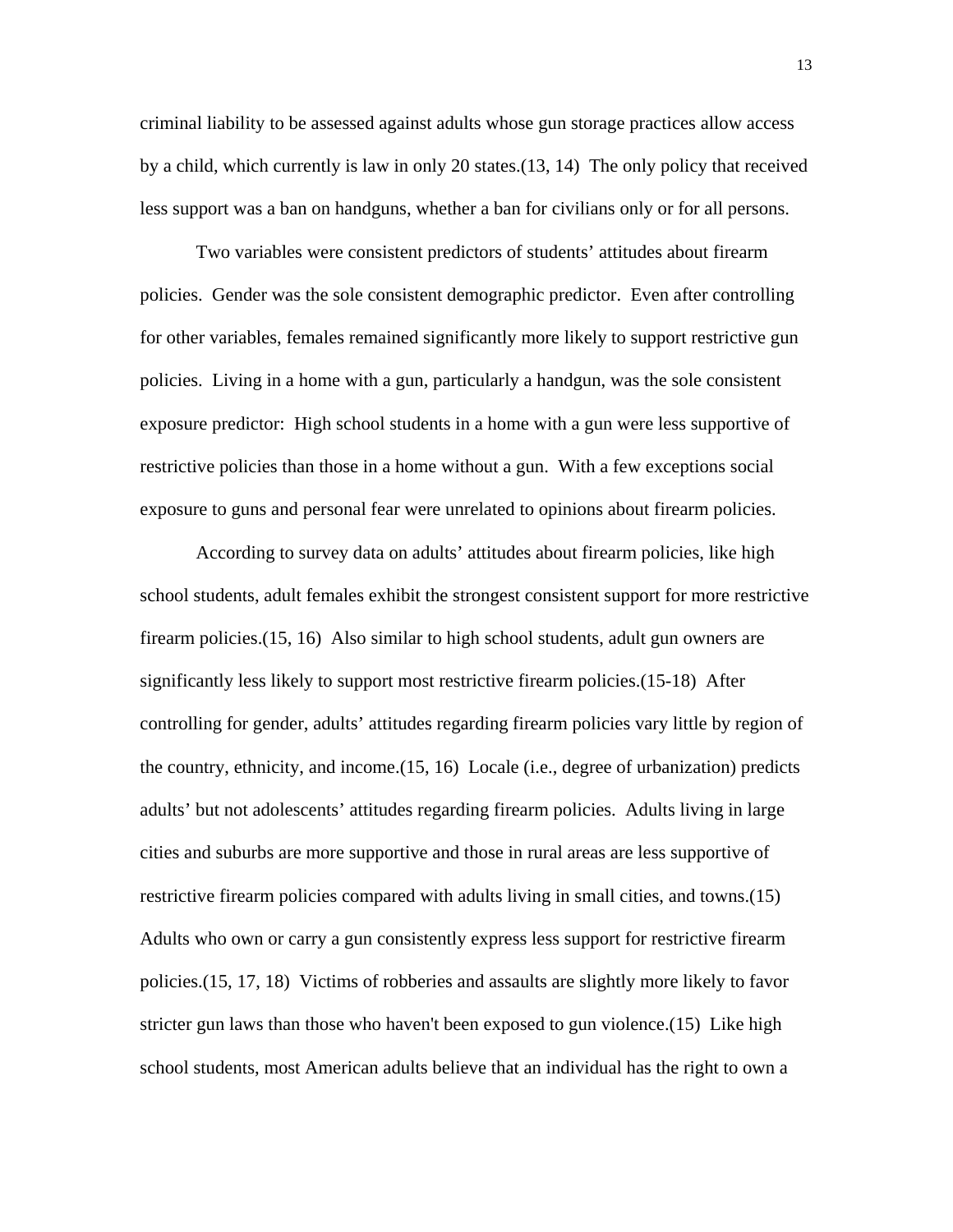gun.(15, 16) Although they support most restrictive gun legislation, a majority believe that the Second Amendment guarantees the right to own a gun and does not support banning handguns.(19, 20)

There is an abundant literature examining the association of children's attitudes to those of their parents.(21-25) Adults and their children often practice similar health behaviors and have similar attitudes.(26-30) Over half (51.5%) of a national sample of 1,000 teenagers thinks that "(v)iolent teens learn their behavior from their parents."(31) Parents' voting behavior is more influential than the political attitudes of peers and teachers on the political socialization of their children;(32) and conservative fathers tend to have conservative sons and conservative mothers tend to have conservative daughters.(33) Parents have a particularly significant role in initial political party identification; their role diminishes as their children reach and continue through adulthood.(25, 34) In the absence of parent-offspring data, this paper uses two large, national samples to examine the comparability of adult and adolescent attitudes about gun policies. The data suggest that adolescents and adults have similar attitudes about gun policies.

Adults' attitudes about gun policies have been stable over the last several decades, with the exception a period in the late 1980's to the early 1990's, when they rose moderately.(16) These data support the hypothesis that attitudes about guns and gun policies are established early in life.(16, 35) Consistent with the response to past highly publicized gun violence incidents,(36) although public awareness of the problem of youth gun violence increased after the Columbine Colorado school shootings, attitudes about firearm policies remained stable.(15, 16)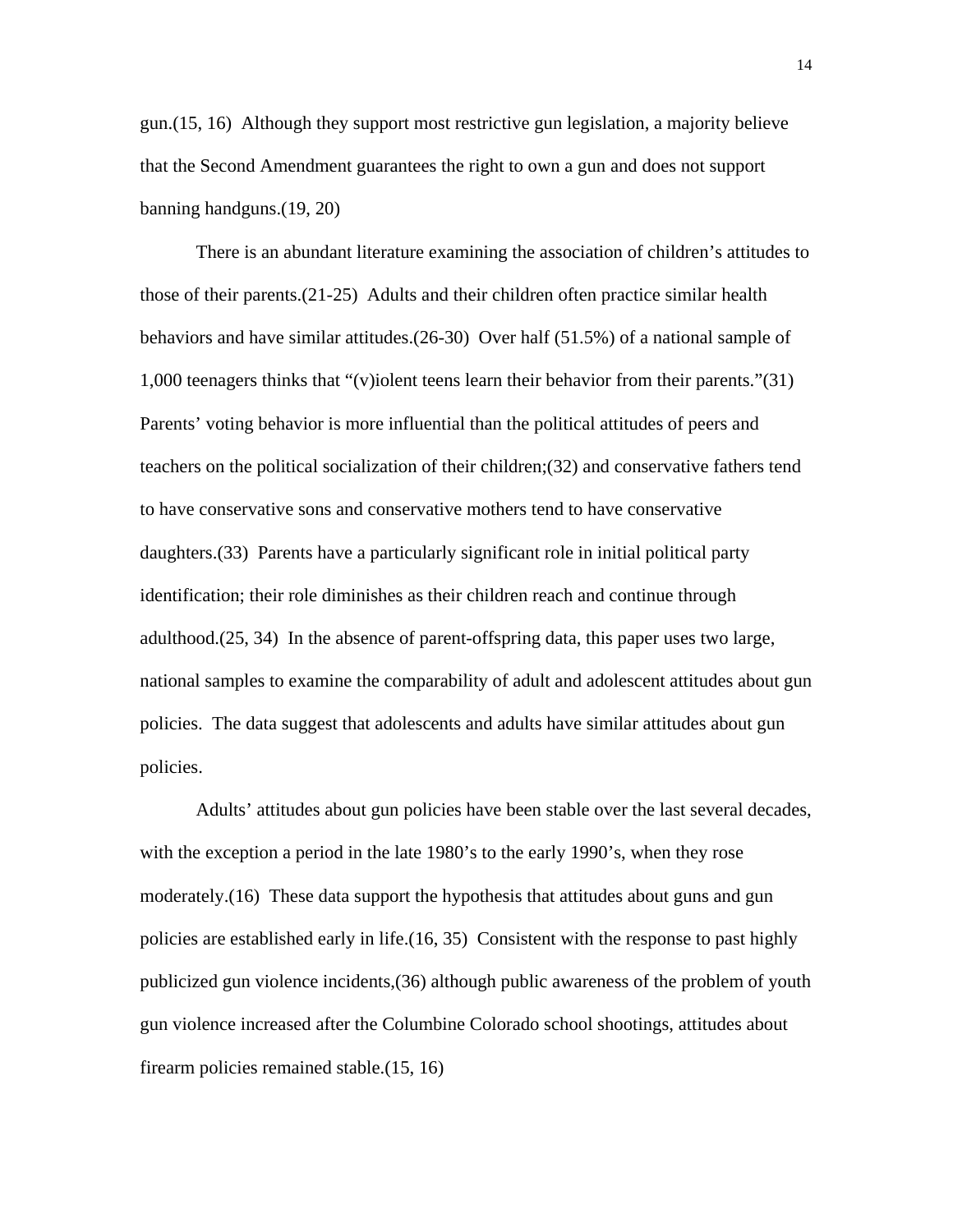## **Conclusions**

Current firearm policies do not reflect the sentiment of U.S. teenagers. How high school students will influence firearm policy as they grow into adulthood remains to be seen. If these data are to be believed and if these ideas are taken to the polls, one could anticipate more restrictive gun policies in the future. If the status quo remains, however, there will continue to be a gap between public sentiment and law.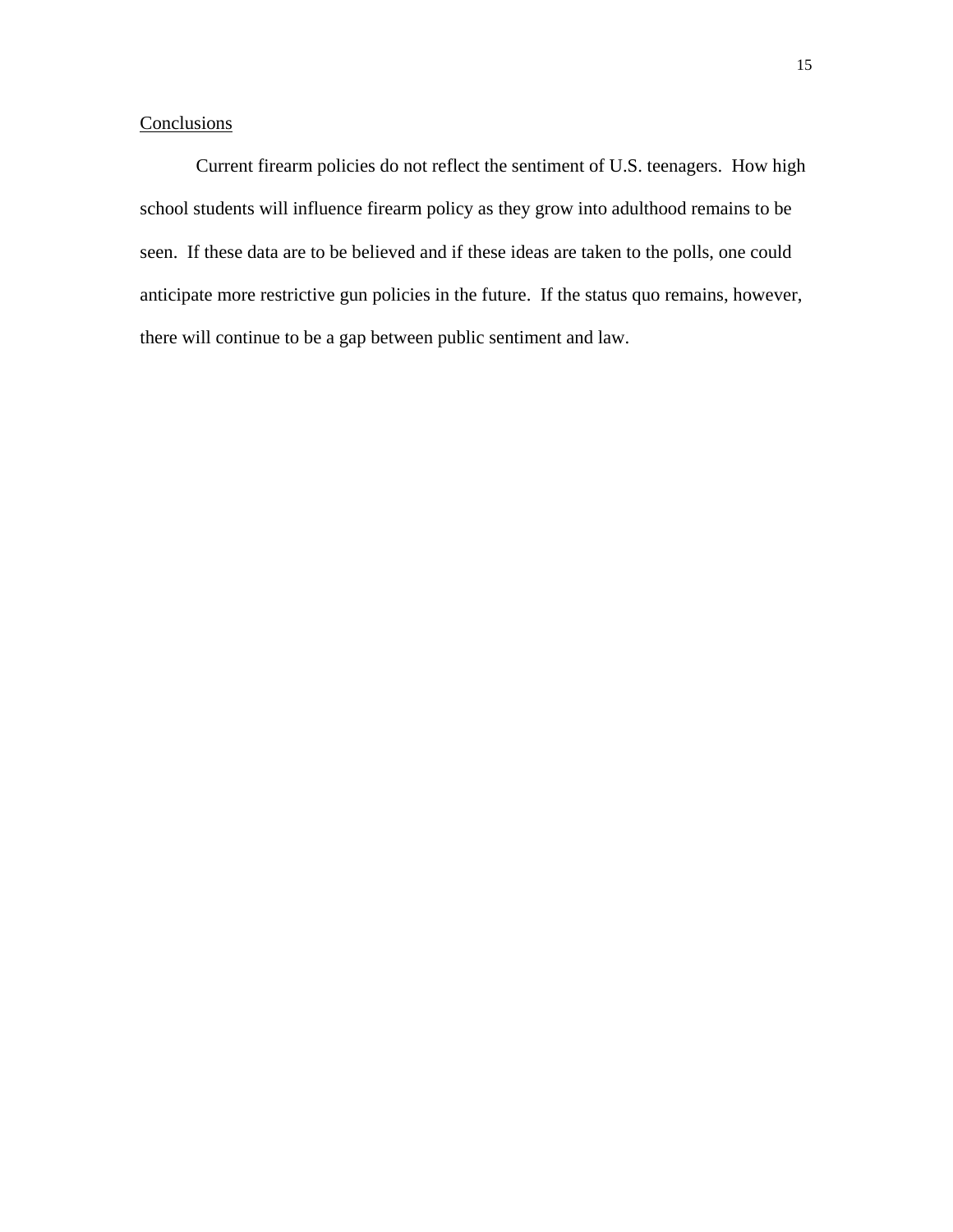## Acknowledgements

The Hamilton College Youth and Guns Poll was funded by the Arthur Levitt, Jr. Public Affairs Center at Hamilton College. The Poll was designed by Dennis Gilbert and his students, Scott Taylor, Stacie Fitch, Tracy Landers, Luciana Maxim, Jessica McGiff, and Alysia Mihalakos, at Hamilton College. It was administered by Zogby International, a national polling firm headquartered in Utica, New York. The Hamilton researchers are grateful for comments received from Judy Bonderman, Tracy Merrill, Stephen Teret, Susan Sorenson, and David Hemenway.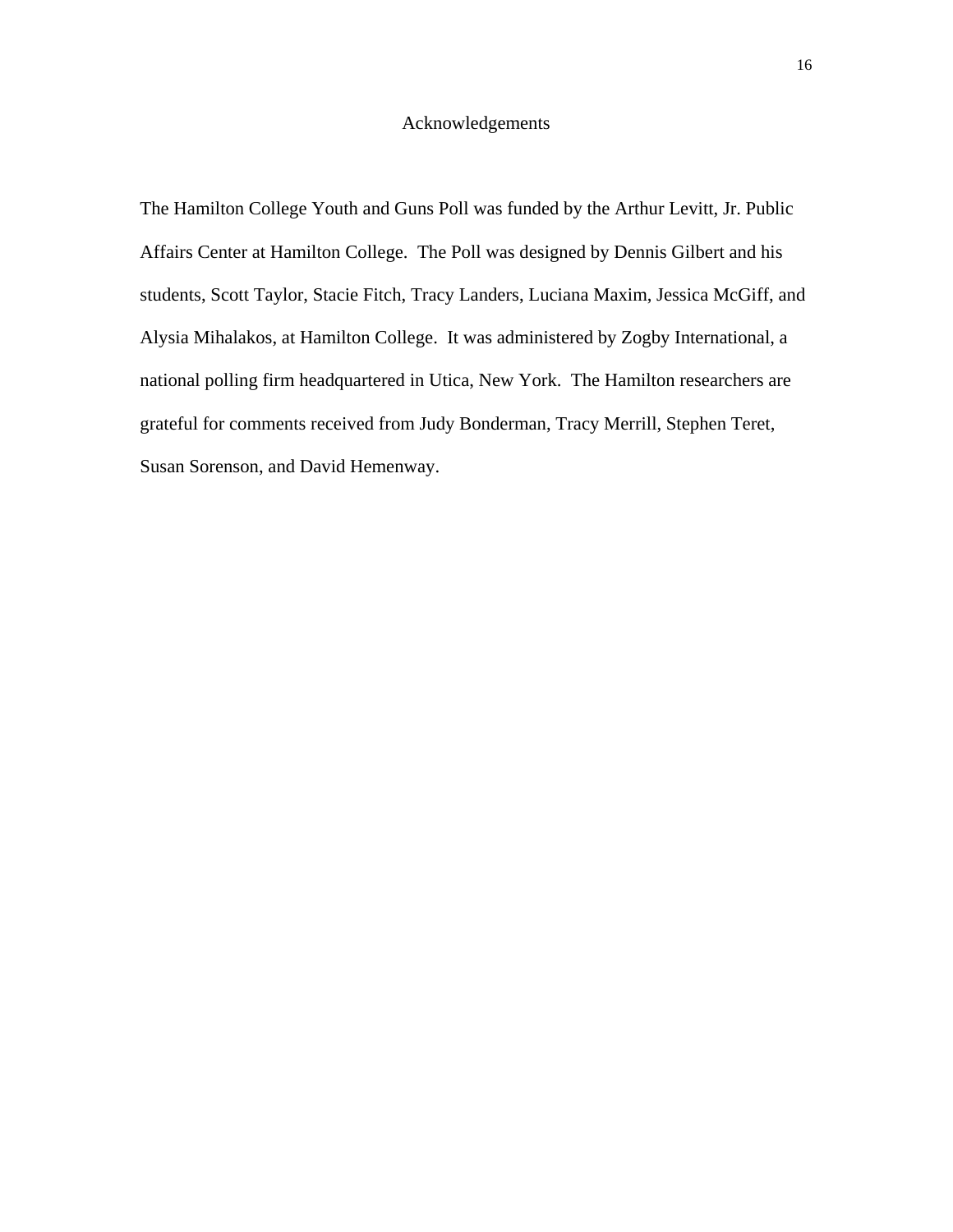References

- 1. Krug EG, Powell KE, Dahlberg LL. Firearm-related deaths in the United States and 35 other high- and upper-middle-income countries. International Journal of Epidemiology 1998; 27:214-21.
- 2. Anderson RN. Deaths: Leading causes for 2000. National Vital Statistics Reports, National Center for Health Statistics 2002; 50.
- 3. Sheley JF, McGee ZT, Wright JD. Gun-related violence in and around inner-city schools. American Journal of Diseases of Children 1992; 146:677-82.
- 4. Sorenson SB, Berk RA. Young guns: an empirical study of persons who use a firearm in a suicide or a homicide. Inj Prev 1999; 5:280-3.
- 5. Sheley J, Wright, JD, Wright J. High school youths, weapons, and violence: A national survey. Washington D.C.: National Institute of Justice, 1998.
- 6. Centers for Disease Control and Prevention. Youth Risk Behavior Surveillance -- United States. MMWR 1999; 49:1-104.
- 7. Kahn DJ, Kazimi MM, Mulvihill MN. Attitudes of New York City high school students regarding firearm violence. Pediatrics 2001; 107:1125-32.
- 8. Shubiner H, Scott R, Tzelepis A. Exposure to violence among inner-city youth. Journal of Adolescent Health 1993; 14:214-9.
- 9. Price JH, Desmond SM, Smith D. A preliminary investigation of inner city adolescents' perceptions of guns. Journal of School Health 1991; 61:255-9.
- 10. Livingston MM, Lee MW. Attitudes toward firearms and reasons for firearm ownership among nonurban youth: salience of sex and race. Psychological Reports 1992; 71:576-8.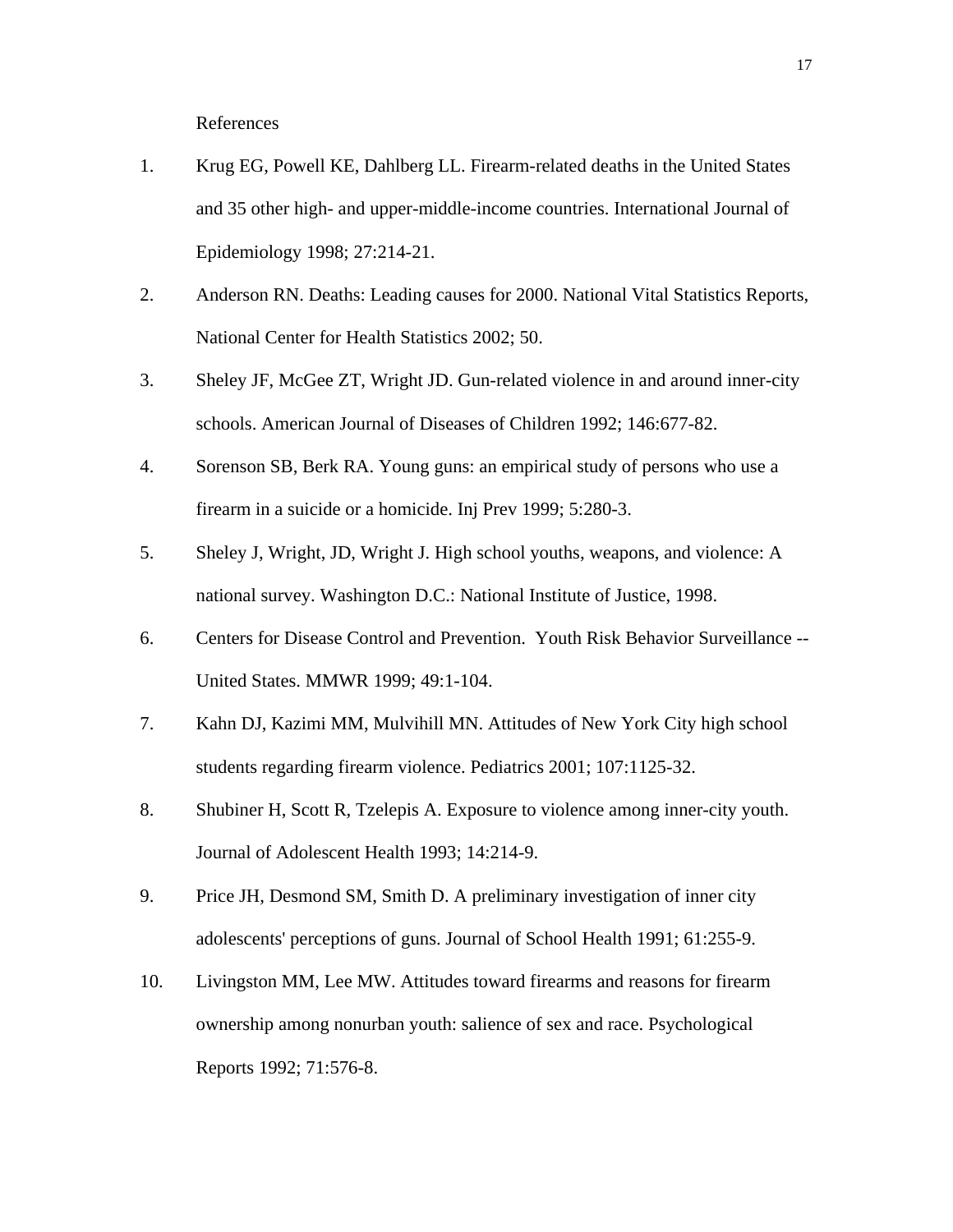- 11. Fingerhut LA, Ingram DD, Feldman JJ. Firearm and nonfirearm homicide among persons 15 through 19 years of age: differences by level of urbanization, United States, 1979 through 1989. JAMA, The Journal of the American Medical Association 1992; 267:3048-53.
- 12. Brener ND, Simon TR, Krug EG, Lowry R. Recent trends in violence-related behaviors among high school students in the United States. JAMA, The Journal of the American Medical Association 1999; 282:440-6.
- 13. Gun Laws and Alerts by State: Brady Campaign to Prevent Gun Violence, http://www.bradycampaign.org/legislation/state/index.asp Accessed: July 12, 2002.
- 14. State Laws and Published Ordinances-Firearms. Washington D.C.: Department of the Treasury, Bureau of Alcohol, Tobacco, & Firearms, 2000.
- 15. Smith TW. 2001 National Gun Policy Survey of the National Opinion Research Center: Research Findings. Chicago: University of Chicago, 2001:1-82.
- 16. Smith TW. Public Opinion about Gun Policies. The Future of Children 2002; 12:155-63.
- 17. Schuman H, Presser S. Attitude measurement and gun control paradox. Public Opinion Quarterly 1977; 41:427-38.
- 18. Young JT, Hemenway D, Blendon RJ, Benson JM. The Polls--Trends: Guns. Public Opinion Quarterly 1996; 60:634-49.
- 19. Los Angeles Times Poll. Storrs, Conn: Roper Center for Public Opinion Research December, 1993.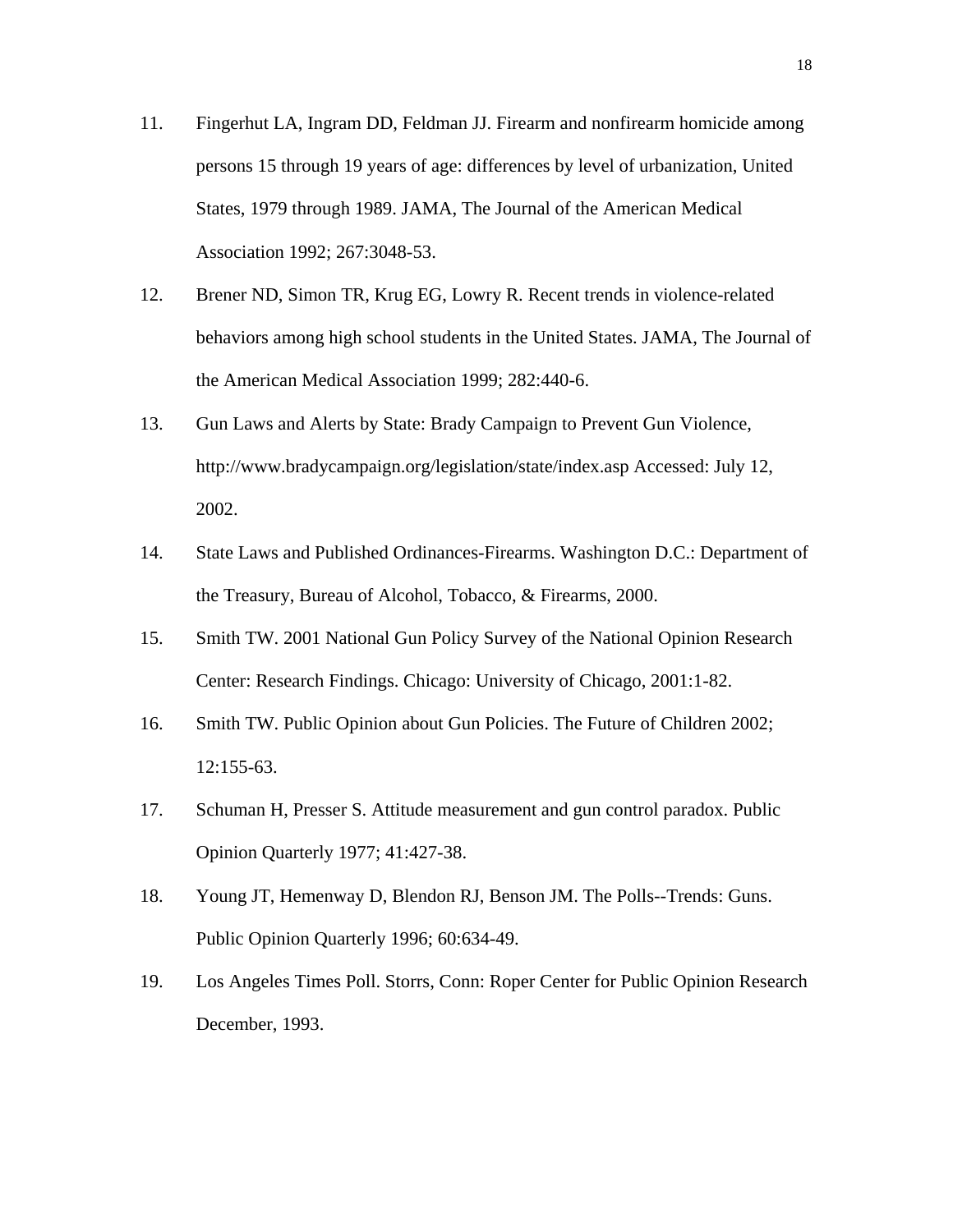- 20. Merkle D. America: It's Our Right to Bear Arms. Vol. 2002: ABCNEWS.com, 2002.
- 21. Acock AC, Bengtson VL. On the relative influence of mothers and fathers: analysis of political and religious socialization. Journal of Marriage and the Family 1978:519-30.
- 22. Bengtson V, Black K. Intergenerational relations and continuities in socialization. In: Baltes P, Shale K, (eds.) Life Span Developmental Psychology. New York: Academic Press, 1973:207-34.
- 23. Gecas V, Seff M. Families and adolescents: a review of the 1980's. Journal of Marriage and the Family 1990; 52:941-58.
- 24. Glass J, Bengtson VL, Dunham CC. Attitude similarity in three-generation families: Socialization, status inheritance, or reciprocal influence? American Sociological Review 1986; 51:685-98.
- 25. Miller R, Glass J. Parent-child attitude similarity across the life course. Journal of Marriage and the Family 1989; 51:991-7.
- 26. Andersen MR, Leroux BG, Marek PM, et al. Mothers' attitudes and concerns about their children smoking: Do they influence kids? Preventative Medicine 2002; 34:198-206.
- 27. Eiser JR, Morgan M, Gammage P, Gray E. Adolescent smoking: Attitudes, norms and parental influence. British Journal of Social Psychology 1989; 28:193-202.
- 28. Kandel DB, Griesler PC, Lee G, et al. Parental Influences on Adolescent Marijuana Use and the Baby Boom Generation: Findings from the 1979-1996 National Household Surveys on Drug Abuse. U.S. Department of Health &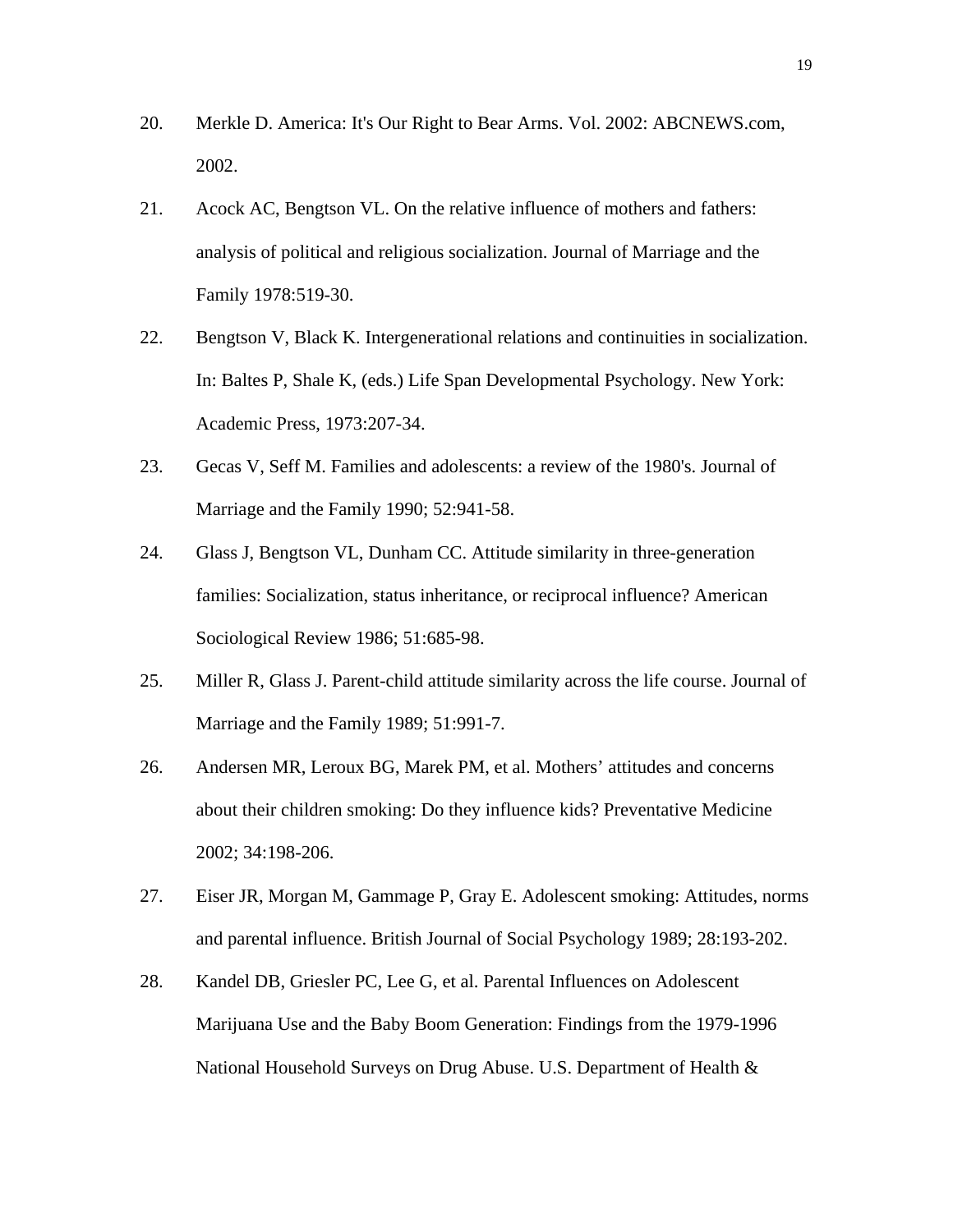Human Services, Substance Abuse and Mental Health Services Administration 2001.

- 29. Nguyen MN, Saucier J-F, Pica LA. Influence of attitudes on the intention to use condoms in Quebec sexually active male adolescents. Journal of Adolescent Health 1994; 15:269-74.
- 30. Teichman M, Kefir E. The effects of perceived parental behaviors, attitudes, and substance-use on adolescent attitudes toward and intent to use psychoactive substances. J Drug Educ 2000; 30:193-204.
- 31. The 3rd Annual Uhlich Children's Home Teen Gun Survey. Northbrook, IL: Teenage Research Unlimited, 2002.
- 32. Abraham KG. Influence of significant others' perceived voting behaviors on children's political socialization. Perceptual and Motor Skills 1982; 54:995-1001.
- 33. Boshier R, Thom E. Do conservative parents nurture conservative children? Social Behavior and Personality 1973; 1:108-10.
- 34. Niemi RG, Jennings MK. Issues and inheritance in the formation of party identification. American Journal of Political Science 1991; 35:970-88.
- 35. Blendon RJ, Young JT, Hemenway D. The American public and the gun control debate. The Journal of the American Medical Association 1996; 275:1719-23.
- 36. Price J, Dake J, Thompson A. Congressional voting behavior on firearm control legislation: 1993-2000. Journal of Community Health 2002; 27:419-32.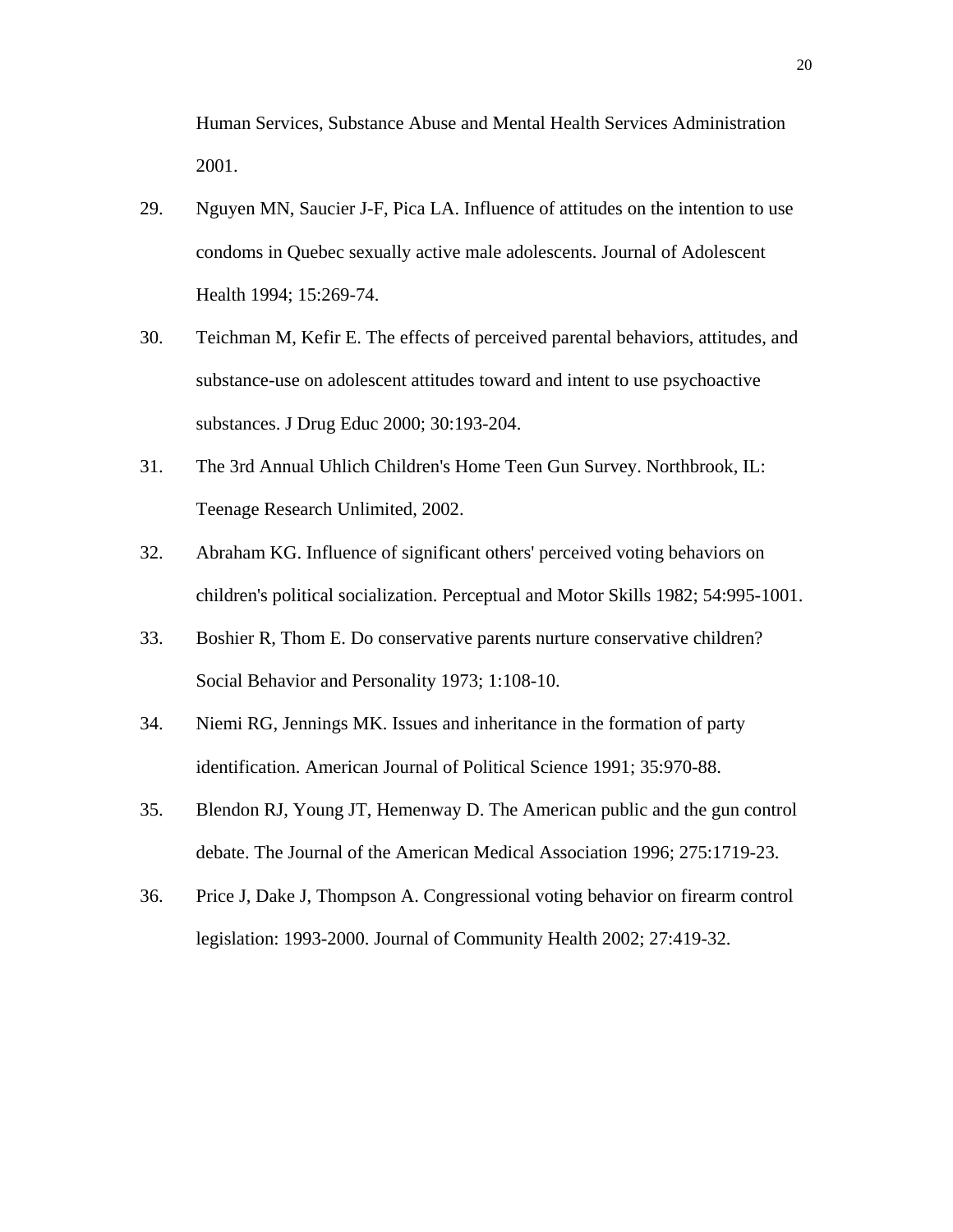

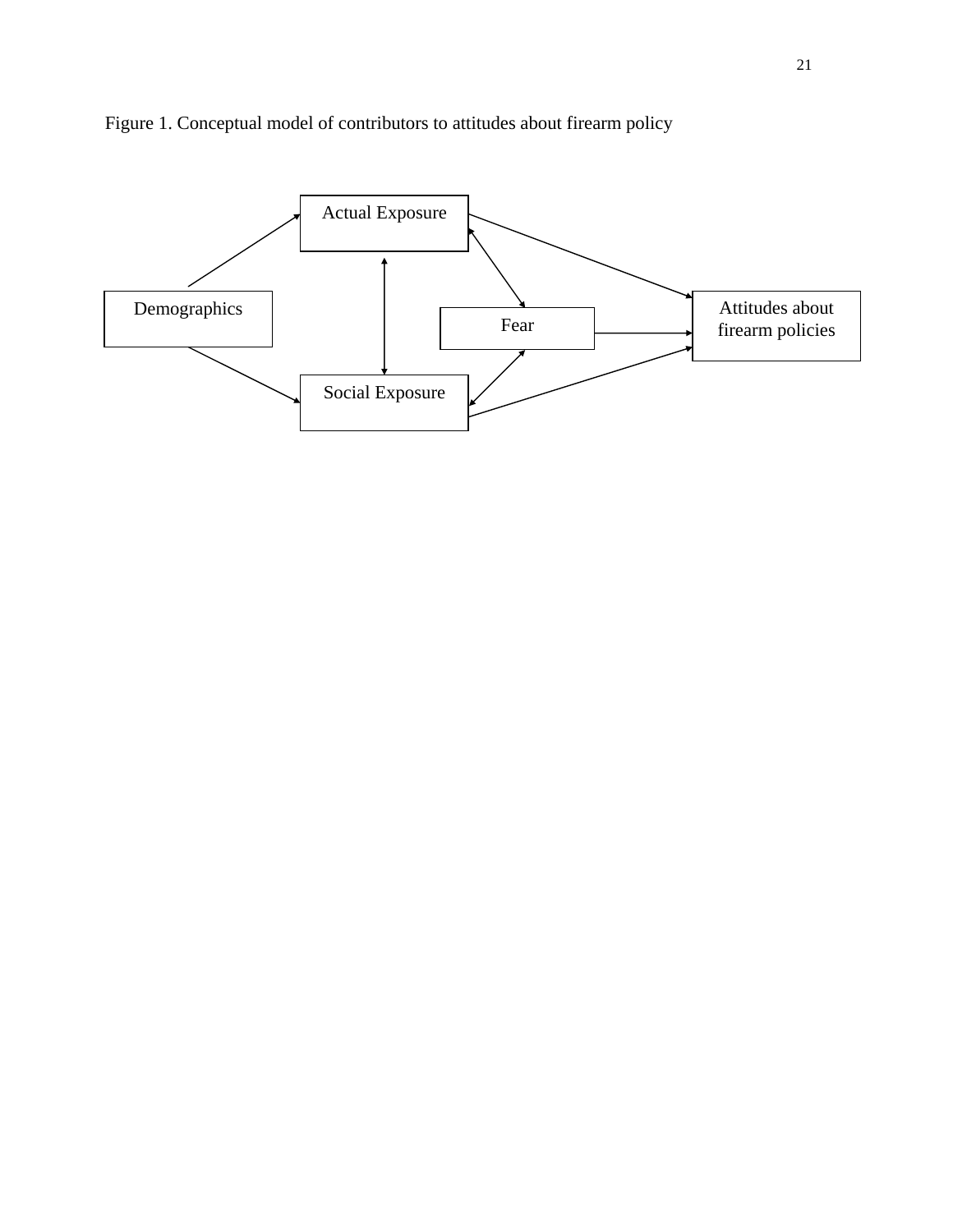| Percentage |                    |  |  |  |
|------------|--------------------|--|--|--|
| Adolescent | Adult <sup>1</sup> |  |  |  |
| 64.6       |                    |  |  |  |
| 88.5       |                    |  |  |  |
| 95.5       | 76.9               |  |  |  |
| 92.1       | $78.6^2$           |  |  |  |
| 89.7       | $79.0^3$           |  |  |  |
| 64.4       | $79.9^2$           |  |  |  |
| 37.6       | 49.1               |  |  |  |
| 11.1       | 11.0               |  |  |  |
| 85.8       |                    |  |  |  |
| 88.6       | 87.9               |  |  |  |
| 74.7       | $76.2^2$           |  |  |  |
| 82.8       | 69.8               |  |  |  |
| 80.6       |                    |  |  |  |
| 63.7       |                    |  |  |  |
|            |                    |  |  |  |

Table 1. Adolescent versus adult support for firearm policies

<sup>1</sup> Results are from 2001 National Gun Policy Survey of the National Opinion Research Center except as marked.

 $2$  Results are from 1999 National Gun Policy Survey of the National Opinion Research Center.

<sup>3</sup> Results are from the 2000 General Social Survey of the National Opinion Research Center.